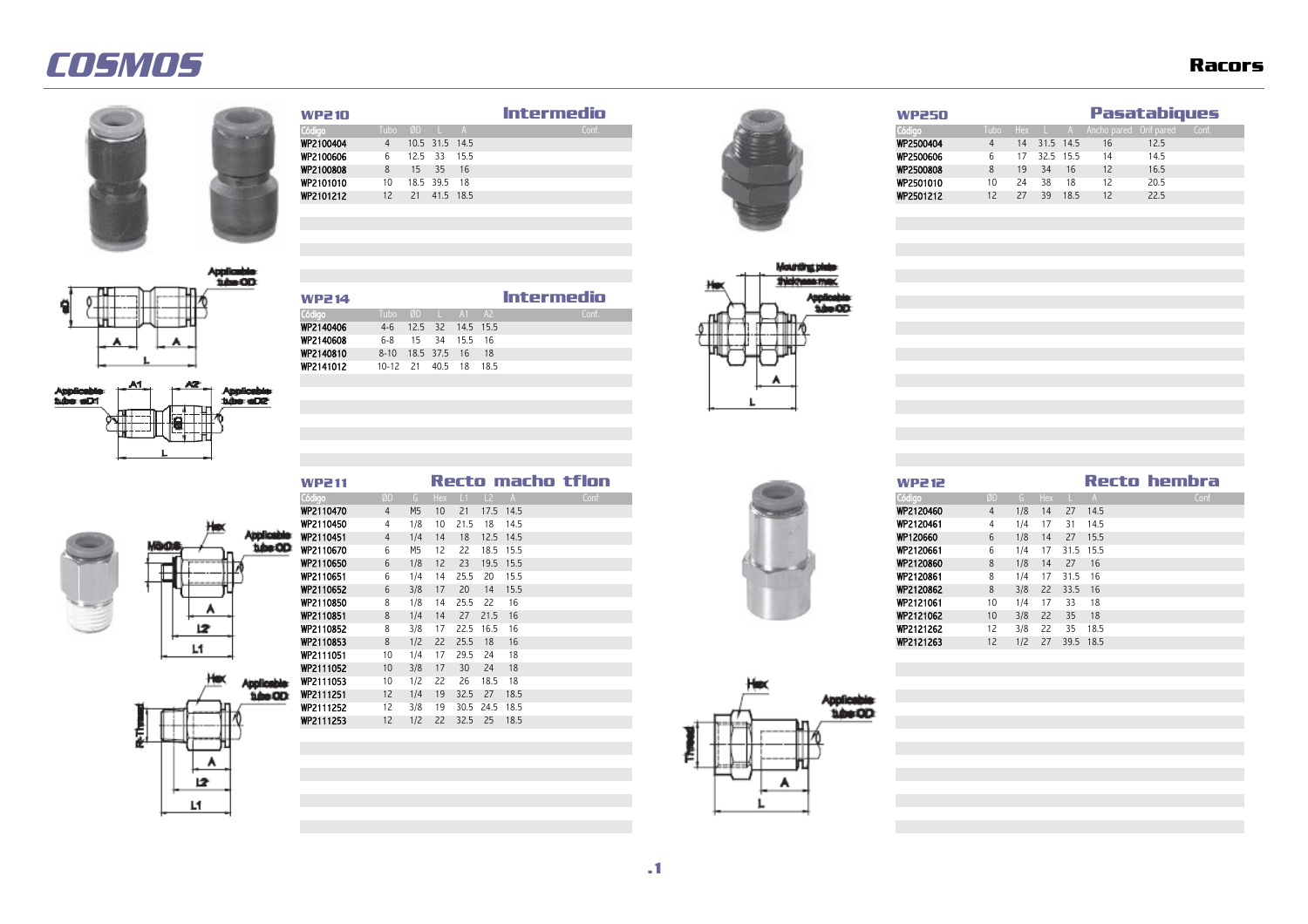



| Ŀſ |  |
|----|--|



**WP220 Codo intermedio Codo intermedio Codo de La Codo de La Codo de La Codo de La Codo de La Codo de La Codo de La Codo de La Codo de La Codo de La Codo de La Codo de La Codo de La Codo de La Codo de La Codo de La** Código Tubo ØD L1 L2 A ØdxH Conf Código Tubo G Hex L1 L2 L3 A Conf WP2200404 4 10.5 18,5 6,5 14,5 3.3x11 WP22104<br>WP2200606 6 12.5 20 7.5 15.5 3.3x13 WP22104 WP2200606 6 12.5 20 7,5 15,5 3.3x13 WP2210450 4 1/8 10 18.5 6.5 30 14.5 WP2200808 8 15 22 9 16 3.3x15.5 WP2200808 8 15 22 9 16 3.3x15.5 WP2201041 4 14 14 14 14 14 14 14 14 14 14 14 1 WP2201010 10 18.5 26 11 18 4.3x19 WP2210670 6 M5 11 20 7.5 28 15.5 WP2201212 12 21 27,5 12 18,5 4.3x21.5 WP2201212  $\rightarrow$   $\rightarrow$  MP22106





| 21 |                |     |     |               |     |      |      | Codo giratorio cilíndrico macho |
|----|----------------|-----|-----|---------------|-----|------|------|---------------------------------|
|    | Tubo           | G   | Hex | $\mathsf{L}1$ | L2  | L3   | A    | Conf                            |
| 70 | $\overline{4}$ | M5  | 9   | 18.5          | 6.5 | 25.5 | 14.5 |                                 |
| 50 | 4              | 1/8 | 10  | 18.5          | 6.5 | 30   | 14.5 |                                 |
| 51 | 4              | 1/4 | 14  | 18.5          | 6.5 | 32   | 14.5 |                                 |
| 70 | 6              | М5  | 11  | 20            | 7.5 | 28   | 15.5 |                                 |
| 50 | 6              | 1/8 | 12  | 20            | 7.5 | 31.5 | 15.5 |                                 |
| 51 | 6              | 1/4 | 14  | 20            | 7.5 | 33.5 | 15.5 |                                 |
| 52 | 6              | 3/8 | 17  | 20            | 7.5 | 35   | 15.5 |                                 |
| 50 | 8              | 1/8 | 14  | 22            | 9   | 33.5 | 16   |                                 |
| 51 | 8              | 1/4 | 14  | 22            | 9   | 37   | 16   |                                 |
| 52 | 8              | 3/8 | 17  | 22            | 9   | 36.5 | 16   |                                 |
| 53 | 8              | 1/2 | 22  | 22            | 9   | 42   | 16   |                                 |
| 51 | 10             | 1/4 | 17  | 26            | 11  | 41.5 | 18   |                                 |
| 52 | 10             | 3/8 | 17  | 26            | 11  | 42   | 18   |                                 |
| 53 | 10             | 1/2 | 22  | 26            | 11  | 45.5 | 18   |                                 |
| 51 | 12             | 1/4 | 19  | 27.5          | 12  | 44   | 18.5 |                                 |
| 52 | 12             | 3/8 | 19  | 27.5          | 12  | 44.5 | 18.5 |                                 |
| 53 | 12             | 1/2 | 22  | 27.5          | 12  | 47   | 18.5 |                                 |
|    |                |     |     |               |     |      |      |                                 |









| <b>WP2300808</b> | 8  | 22                 | -9 | 18 | 16 |  |  |
|------------------|----|--------------------|----|----|----|--|--|
| WP2301010        | 10 | 26 11 22           |    |    | 18 |  |  |
| WP2301212        |    | 12 27.5 12 24 18.5 |    |    |    |  |  |
|                  |    |                    |    |    |    |  |  |
|                  |    |                    |    |    |    |  |  |
|                  |    |                    |    |    |    |  |  |
|                  |    |                    |    |    |    |  |  |
|                  |    |                    |    |    |    |  |  |
|                  |    |                    |    |    |    |  |  |

**.2**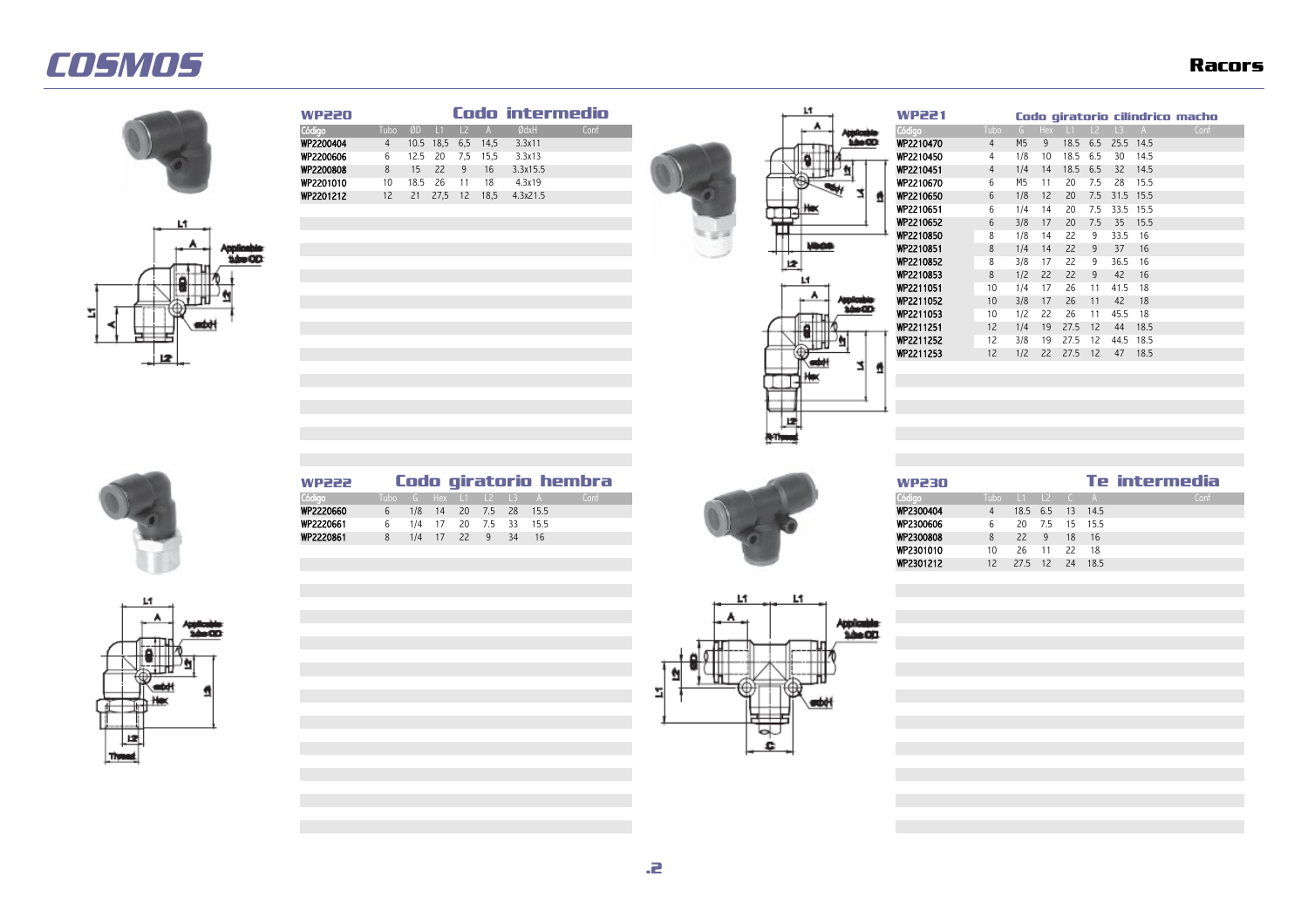



| <b>WP231</b> |         |     |                 |           |            |                 |         |      | Te central orientable |
|--------------|---------|-----|-----------------|-----------|------------|-----------------|---------|------|-----------------------|
| Código       | Tubo    |     | G Hex           |           | $\vert$ 12 | $\overline{13}$ |         |      | Conf                  |
| WP2310450    |         | 1/8 | 10 <sup>°</sup> | 18.5 6.5  |            | 30              | 14.5 13 |      |                       |
| WP2310451    |         | 1/4 | 14              | 18.5      | - 6.5      | 32              | 14.5 13 |      |                       |
| WP2310650    | 6       | 1/8 | 12              | <b>20</b> |            | 7.5 31.5        | 15.5 15 |      |                       |
| WP2310651    |         | 1/4 | 14              | 20        | 7.5        | 33.5            | 15.5    | - 15 |                       |
| WP2310850    | 8       | 1/8 | 14              | 22        | -9         | 33.5            | 16      | -18  |                       |
| WP2310851    | 8       | 1/4 | 14              | 22        | 9.         | 37              | 16      | 18   |                       |
| WP2310852    | 8       | 3/8 | 17              | 22        | -9         | 36.5            | 16      | 18   |                       |
| WP2311051    | 10      | 1/4 |                 | 26        |            | 41.5            | 18      | 22   |                       |
| WP2311052    | $10-10$ | 3/8 | 17              | 26        |            | 42              | 18      | - 22 |                       |
| WP2311252    | 12      | 3/8 | 19              | 27.5      | 12         | 44.5            | 18.5    | - 24 |                       |
| WP2311253    | 12.     | 1/2 | 22              | 27.5      | 12         | 47              | 18.5    | - 24 |                       |





| <b>WP233</b>     |  |  |  |                              | Te macho lateral |  |  | <b>WP234</b> |  |  |  |                          | Te hembra lateral            |  |
|------------------|--|--|--|------------------------------|------------------|--|--|--------------|--|--|--|--------------------------|------------------------------|--|
| Código           |  |  |  | Tubo G Hex L1 L2 L3 A C Conf |                  |  |  | Código       |  |  |  |                          | Tubo G Hex L1 L2 L3 A C Conf |  |
| <b>WP2330450</b> |  |  |  | 4 1/8 10 18.5 6.5 30 14.5 13 |                  |  |  | WP2340660    |  |  |  | 1/8 14 20 7.5 28 15.5 15 |                              |  |
| <b>WP2330451</b> |  |  |  | 4 1/4 14 18.5 6.5 32 14.5 13 |                  |  |  | WP2340661    |  |  |  | 1/4 17 20 7.5 33 15.5 15 |                              |  |
| <b>WP2330650</b> |  |  |  | 6 1/8 12 20 7.5 31.5 15.5 15 |                  |  |  | WP2340861    |  |  |  | 1/4 17 22 9 34 16 18     |                              |  |





| <b>WP233</b>     |                 |     |                 |      |     |      |              | Te macho lateral | Te hembra latera<br><b>WP234</b>               |         |
|------------------|-----------------|-----|-----------------|------|-----|------|--------------|------------------|------------------------------------------------|---------|
| Código           | Tubo l          |     | G Hex           |      |     |      |              | Conf             | Código<br>Tubo<br>G Hex                        |         |
| WP2330450        | 4               | 1/8 | 10 <sup>°</sup> | 18.5 | 6.5 | 30   | 14.5         | 13               | WP2340660<br>7.5<br>28<br>1/8<br>20<br>6<br>14 | 15.5 15 |
| WP2330451        | 4               | 1/4 | 14              | 18.5 | 6.5 | 32   | 14.5         | - 13             | WP2340661<br>1/4<br>20<br>7.5<br>33<br>6.      | 15.5    |
| <b>WP2330650</b> | 6               | 1/8 | 12              | 20   | 7.5 |      | 31.5 15.5 15 |                  | WP2340861<br>1/4<br>22<br>8<br>34<br>17<br>9   | 16      |
| WP2330651        | 6               | 1/4 | 14              | 20   | 7.5 | 33.5 | 15.5         | - 15             |                                                |         |
| <b>WP2330850</b> | 8               | 1/8 | 14              | 22   | 9   | 33.5 | 16           | 18               |                                                |         |
| WP2330851        | 8               | 1/4 | 14              | 22   | a   | 37   | 16           | 18               |                                                |         |
| WP2330852        | 8               | 3/8 | 17              | 22   | q   | 36.5 | 16           | 18               |                                                |         |
| WP2331051        | 10              | 1/4 | -17             | 26   |     | 41.5 | 18           | - 22             |                                                |         |
| WP2331052        | 10 <sup>°</sup> | 3/8 | 17              | 26   | 11  | 42   | 18           | - 22             |                                                |         |
| WP2331252        | 12              | 3/8 | 19              | 27.5 | 12  | 44.5 | 18.5         | 24               |                                                |         |
| WP2331253        | 12 <sup>2</sup> | 1/2 | 22              | 27.5 | 12  | 47   | 18.5         | 24               |                                                |         |



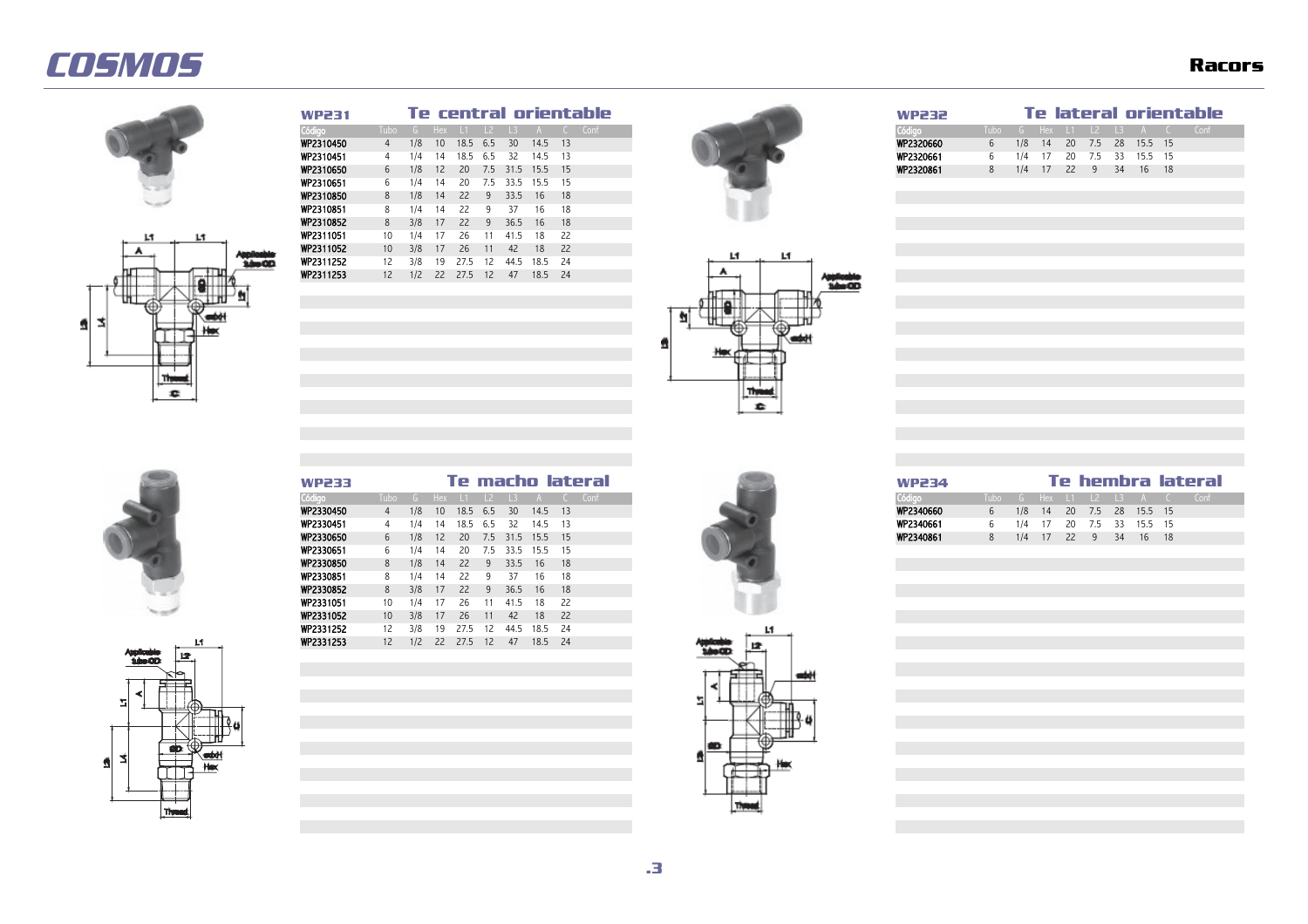







WS0210470 4 M5 15 22 18.5 14.5 12<br>WS0210450 4 1/8 15 22 18.5 14.5 12 WS0210450 4 1/8 15 22 18.5 14.5 12<br>WS0210670 6 M5 15.5 22 18.5 15.5 12 WS0210670 6 M5 15.5 22 18.5 15.5 12<br>WS0210650 6 1/8 20 28.5 23 15.5 14 **WS0210650** 6 1/8 20 28.5 23 15.5 14<br>**WS0210651** 6 1/4 15.5 22 18.5 15.5 12 WS0210651 6 1/4 15.5 22 18.5 15.5 12<br>WS0210850 8 1/8 17.5 22 18.5 17 12 **WS0210850** 8 1/8 17.5 22 18.5 17 12<br>**WS0210851** 8 1/4 20.5 28.5 23 17 14 **WS0210851** 8 1/4 20.5 28.5 23 17 14<br>**WS0210852** 8 3/8 23 32.5 26.5 17 19 **WS0210852** 8 3/8 23 32.5 26.5 17 19<br>**WS0210853** 8 1/2 26.5 38 30.5 17 24 WS0210853 8 1/2 26.5 38 30.5 17 24<br>WS0211051 10 1/4 22.5 28.5 23 20 14 WS0211051 10 1/4 22.5 28.5 23 20 14<br>WS0211052 10 3/8 24 32.5 26.5 20 19 WS0211052 10 3/8 24 32.5 26.5 20 19<br>WS0211053 10 1/2 27.5 38 30.5 20 24 WS0211053 10 1/2 27.5 38 30.5 20 24<br>WS0211252 12 3/8 25 32.5 26.5 20.5 19 WS0211252 12 3/8 25 32.5 26.5 20.5 19<br>WS0211253 12 1/2 28.5 38 30.5 20.5 24

12 1/2 28.5 38 30.5 20.5 24





| WP240            |    |               |    |              |         |     | <b>Unión Y</b> |  | <b>WP241</b> |                     |     |                 |          |      |              |           |      | Adaptador unión |  |
|------------------|----|---------------|----|--------------|---------|-----|----------------|--|--------------|---------------------|-----|-----------------|----------|------|--------------|-----------|------|-----------------|--|
| Código           |    | Tubo L1 L2 L3 |    |              |         |     | Conf           |  | Código       | Tubo G Hex L1 L2 L3 |     |                 |          |      |              |           |      | Conf            |  |
| WP2400404        |    | 4 31.5 6.5    |    | 19 14.5 10   |         |     |                |  | WP2410450    |                     | 1/8 | 10 <sup>1</sup> | 42.5 6.5 |      | 19           | 14.5 10   |      |                 |  |
| <b>WP2400606</b> | 6  |               |    | 34.5 7.5 22  | 15.5 12 |     |                |  | WP2410451    |                     | 1/4 | 14              | 44.5     | 6.5  | - 19         | 14.5 10   |      |                 |  |
| <b>WP2400808</b> | 8  | 38            | 9  | 24.5 16 14.5 |         |     |                |  | WP2410650    | 6                   | 1/8 | 12              | -46      | 7.5  | - 22         | $15.5$ 12 |      |                 |  |
| WP2401010        | 10 | 44            |    | 29.5         | - 18    | -18 |                |  | WP2410651    | b                   | 1/4 | 14              | 48       | 7.5  | -22          | 15.5 12   |      |                 |  |
| WP2401212        | 12 | 47            | 12 | 32 18.5 20   |         |     |                |  | WP2410850    | 8                   | 1/8 | 14              | 49.5 9   |      | 24.5 16 14.5 |           |      |                 |  |
|                  |    |               |    |              |         |     |                |  | WP2410851    | 8                   | 14  | 14              | -53      | 9.   | 24.5         | 16 14.5   |      |                 |  |
|                  |    |               |    |              |         |     |                |  | WP2410852    | 8                   | 3/8 | 17              | 52.5 9   |      | 24.5 16 14.5 |           |      |                 |  |
|                  |    |               |    |              |         |     |                |  | WP2411051    | 10                  | 1/4 | 17              | 59.5     |      | 29.5         | -18       | - 18 |                 |  |
|                  |    |               |    |              |         |     |                |  | WP2411052    | 10 <sup>°</sup>     | 3/8 | 17              | -60      | -11- | 29.5 18 18   |           |      |                 |  |
|                  |    |               |    |              |         |     |                |  | WP2411252    | 12                  | 3/8 | 19              | -64      | 12.  | -32.         | 18.5 20   |      |                 |  |
|                  |    |               |    |              |         |     |                |  | WP2411253    | 12                  | 1/2 | 22              | 66.5 12  |      | 32           | 18.5 20   |      |                 |  |



| wsoz 1           |                        |  |                       | Orientable simple (allen) | WSOOT               |                   |  |                   |                      | Orientable simple mini |  |
|------------------|------------------------|--|-----------------------|---------------------------|---------------------|-------------------|--|-------------------|----------------------|------------------------|--|
| Código           | 'Tubo G L1 L2 L3 A Hex |  |                       |                           | Código <sup>1</sup> | Tubo G 11 12 13 A |  |                   |                      |                        |  |
| <b>WS0210470</b> |                        |  | M5 15 22 18.5 14.5 12 |                           | WS0010470           |                   |  |                   | M5 12.5 20 16.5 14.5 |                        |  |
| <b>WS0210450</b> | 178                    |  | 18.5 14.5             |                           | WS0010670           |                   |  | 12.5 20 16.5 15.5 |                      |                        |  |



**.4**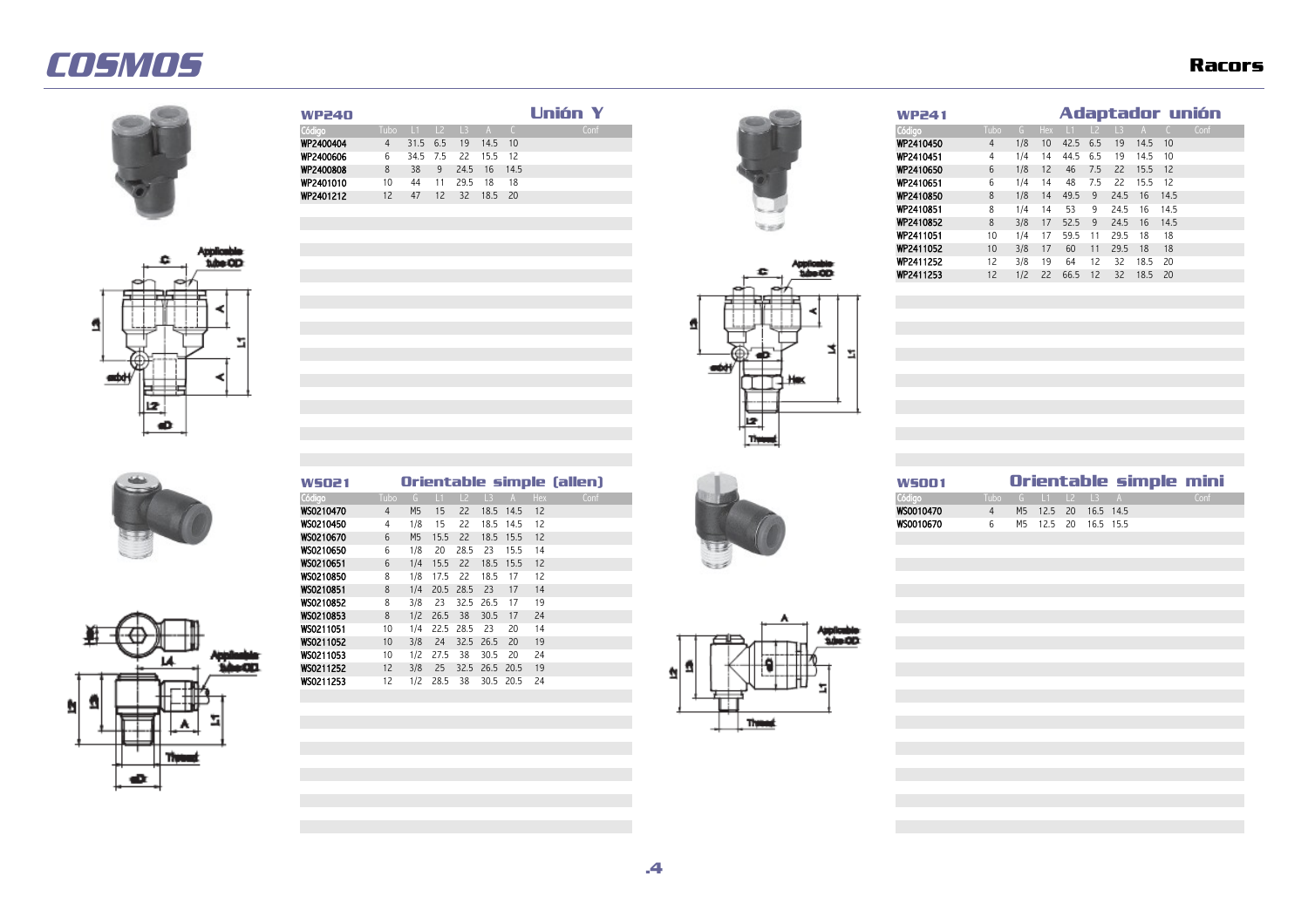



| <b>W5011</b> |      |     |           |              |                |                   |     | urientable simble |  |   |  | W50 12    |                 |                |           |                |                 |           |          | UNEMENT ON |      |
|--------------|------|-----|-----------|--------------|----------------|-------------------|-----|-------------------|--|---|--|-----------|-----------------|----------------|-----------|----------------|-----------------|-----------|----------|------------|------|
| Código       | Tubo |     |           | $\vert$ 2    | $\overline{3}$ |                   | Hex | Conf              |  |   |  | Código    | Tubo            |                |           | $\overline{2}$ | $\overline{13}$ |           | L4 A Hex |            | Cont |
| WS0110470    | 4    | M5  | 15        | 24.5         | 21             | 14.5              | 12  |                   |  |   |  | WS0120470 | 4               | M <sub>5</sub> |           |                |                 |           |          |            |      |
| WS0110450    | 4    | 1/8 | 15.       | 24.5         | -21            | 14.5              | 12  |                   |  |   |  | WS0120450 |                 | 1/8            | 15        | 40             | 36.5            | -22       | 14.5 12  |            |      |
| WS0110670    | 6    | M5  |           | 15.5 24.5 21 |                | 15.5 12           |     |                   |  |   |  | WS0120670 | 6               | M <sub>5</sub> |           |                |                 |           |          |            |      |
| WS0110650    | 6    | 18  |           | 15.5 24.5    | - 21           | 15.5              | 12  |                   |  |   |  | WS0120650 | 6               | M5             | 15.5      | 40             | 36.5            | -23       | 15.5     | 12         |      |
| WS0110651    | 6    | 1/4 | <b>20</b> | 30.5         | - 25           | 15.5              | 14  |                   |  |   |  | WS0120651 | 6               | 1/8            | 20        | 50             | 44.5            | 25        | 15.5     | 14         |      |
| WS0110850    | 8    | 1/8 |           | 17.5 24.5    | - 21           | -17               | -12 |                   |  |   |  | WS0120850 | 8               | 1/8            | 17.5      | -40            | 36.5            | -27       |          | 12         |      |
| WS0110851    | 8    | 1/4 |           | 20.5 30.5 25 |                | -17               | 14  |                   |  |   |  | WS0120851 | 8               | 1/4            | 20.5      | 50             |                 | 44.5 27.5 | 17       | 14         |      |
| WS0110852    | 8    | 3/8 | 23        |              | 36.5 30.5      | - 17              | 19  |                   |  |   |  | WS0120852 | 8               | 3/8            | 23        |                | 58.5 52.5 29.5  |           | 17       | 19         |      |
| WS0110853    | 8    | 1/2 | 26.5      | - 42         | 34.5           | $-17$             | 24  |                   |  |   |  | WS0120853 | 8               | 1/2            | 26.5 63.5 |                | -56             | 32.5      | 17       | 24         |      |
| WS0111051    | 10   | 1/4 |           | 22.5 30.5    | - 25           | -20               | -14 |                   |  | и |  | WS0121051 | 10              | 1/4            | 22.5      | -50            | 44.5 32.5       |           | - 20     | 14         |      |
| WS0111052    | 10   | 3/8 | 24        | 36.5         | 30.5           | - 20              | 19  |                   |  |   |  | WS0121052 | 10 <sup>°</sup> | 3/8            | 24        |                | 58.5 52.5 34.5  |           | -20      | 19         |      |
| WS0111053    | 10   | 1/2 | 27.5      | 42           | 34.5           | -20               | 24  |                   |  |   |  | WS0121053 | 10              | 1/2            | 27.5 63.5 |                | -56             | 36.5      | 20       | 24         |      |
| WS0111252    | 12   | 3/8 | 25        |              |                | 36.5 30.5 20.5 19 |     |                   |  |   |  | WS0121252 | 12              | 3/8            | 25        | 58.5           | 52.5            | 36        | 20.5     | 19         |      |
| WS0111253    | 12   | 1/2 | 28.5      | 42           |                | 34.5 20.5 24      |     |                   |  |   |  | WS0121253 | 12              | 1/2            | 28.5 63.5 |                | -56             | 37.5      | 20.5 24  |            |      |
|              |      |     |           |              |                |                   |     |                   |  |   |  |           |                 |                |           |                |                 |           |          |            |      |





| WSO 11           |                   |                |      |      |           |           |       | Orientable simple |
|------------------|-------------------|----------------|------|------|-----------|-----------|-------|-------------------|
| Código           | Tubo              |                |      |      |           |           | - Hex | Conf              |
| WS0110470        |                   | M <sub>5</sub> | 15   | 24.5 | 21        | 14.5      | 12    |                   |
| WS0110450        | 4                 | 78             | 15.  | 24.5 | 21        | 14.5      | 12    |                   |
| <b>WSO110670</b> | 6                 | M5             | 15.5 | 24.5 | 21        | 15.5      | 12    |                   |
| WS0110650        | 6                 | 78.            | 15.5 | 24.5 | -21       | 15.5      | 12    |                   |
| WS0110651        | 6                 | 174            | 20   | 30.5 | - 25      | 15.5      | 14    |                   |
| WS0110850        | 8                 | 78             | 17.5 | 24.5 | 21        |           | 12    |                   |
| WS0110851        | 8                 | 1/4            | 20.5 | 30.5 | - 25      | 17        | 14    |                   |
| WS0110852        | 8                 | 3/8            | 23   | 36.5 | 30.5      | -17       | 19    |                   |
| WS0110853        | 8                 | 1/2            | 26.5 | 42   | 34.5      | 17        | -24   |                   |
| WS0111051        | 10                | $\sqrt{4}$     | 22.5 | 30.5 | -25       | -20       | 14    |                   |
| WS0111052        | 10 <sup>°</sup>   | 3/8            | 24   |      | 36.5 30.5 | - 20      | 19    |                   |
| WS0111053        | 10                | 12             | 27.5 | 42   | 34.5      | -20       | -24   |                   |
| WS0111252        | $12 \overline{ }$ | 3/8            | -25  | 36.5 | 30.5 20.5 |           | -19   |                   |
| WS0111253        |                   | 12             | 28.5 | 42   |           | 34.5 20.5 | -24   |                   |





A

۳,

 $\overline{\mathbf{u}}$ 

| <b>W5013</b> |                 |                |      |      |      |           |      | Orientable triple |
|--------------|-----------------|----------------|------|------|------|-----------|------|-------------------|
| Código       | Tubo            |                |      |      |      |           |      | Hex<br>Conf       |
| WS0130470    | 4               | M <sub>5</sub> | 20   | 69.5 | - 64 | 25        | 15.5 | 14                |
| WS0130450    | 4               | 78             | 15   | 55.5 | 52   | 22        | 14.5 | 12                |
| WS0130670    | 6               | M5             | 20   | 69.5 | -64  | 25        | 15.5 | 14                |
| WS0130650    | 6               | 1/8            | 15.5 | 55.5 | -52  | -23       | 15.5 | 12                |
| WS0130651    | 6               | 1/4            | 20   | 69.5 | -64  | 25        | 15.5 | 14                |
| WS0130850    | 8               | 78             | 7.5  | 55.5 | -52  |           |      | 12                |
| WS0130851    | 8               | 1/4            | 20.5 | 69.5 | -64  | 27.5      |      | 14                |
| WS0130852    | 8               | 3/8            | 23   | 80   | 74   | 29.5      |      | 19                |
| WS0130853    | 8               | 1/2            | 26.5 | 85   |      | 77.5 32.5 | 17   | 24                |
| WS0131051    | 10              | $\sqrt{4}$     | 22.5 | 69.5 | 64   | 32.5      | 20   | 14                |
| WS0131052    | 10 <sup>°</sup> | 3/8            | 24   | 80   | 74   | 34.5      | 20   | 19                |
| WS0131053    | 10              | 1/2            | 27.5 | 85   | 77.5 | 36.5      | 20   | 24                |
| WS0131252    | 12              | 3/8            | 25   | -80  | 74   | 36        | 20.5 | 19                |
| WS0131253    |                 | 12             | 28.5 | -85  | 77.5 | 37.5      | 20.5 | 24                |





| VD2 10  |                 |                |      |                |               |                 |            | Unión multidistribuidora |
|---------|-----------------|----------------|------|----------------|---------------|-----------------|------------|--------------------------|
| digo    | ØD <sub>1</sub> | ØD2            | TĿ   | $\frac{12}{2}$ | $\mathsf{L}3$ | $\vert 4 \vert$ | $\epsilon$ | Conf                     |
| 2100604 | 6               | $\overline{4}$ | 11.5 | - 8            | 19            | 60.5            | -37        |                          |
| 2100804 | 8               | 4              | 11.5 | - 9            | 20            | 63              | 37         |                          |
| 2100806 | 8               | 6              | 13.5 | - 9            | 21            | 71              | 43         |                          |
| 2101006 | 10              | 6              | 13.5 | 11             | 22            | - 76            | 43         |                          |
| 2101008 | 10              | 8              | 16   | 11             | 24            | 82              | 51         |                          |
| 2101208 | 12              | 8              | 16   | 12             | 24            | 84.5            | 51         |                          |
| 2101210 | 12              | 10             | 19.5 | 12             | 27.5 92.5     |                 | 61         |                          |

| Código    | A <sub>1</sub> | A <sup>2</sup> | ØdxH     |  |
|-----------|----------------|----------------|----------|--|
| WD2100604 | 15.5           | 14.5           | 4.3x13   |  |
| MD2100804 | 17             | 14.5           | 4.3x15.5 |  |
| WD2100806 | 17             | 15.5           | 4.3x15.5 |  |
| MD2101006 | 20             | 15.5           | 4.3x19   |  |
| WD2101008 | 20             | 17             | 4.3x19   |  |
| MD2101208 | 20.5           | 17             | 4.3x21.5 |  |
| WD2101210 | 20.5           | 20             | 4.3x21.5 |  |
|           |                |                |          |  |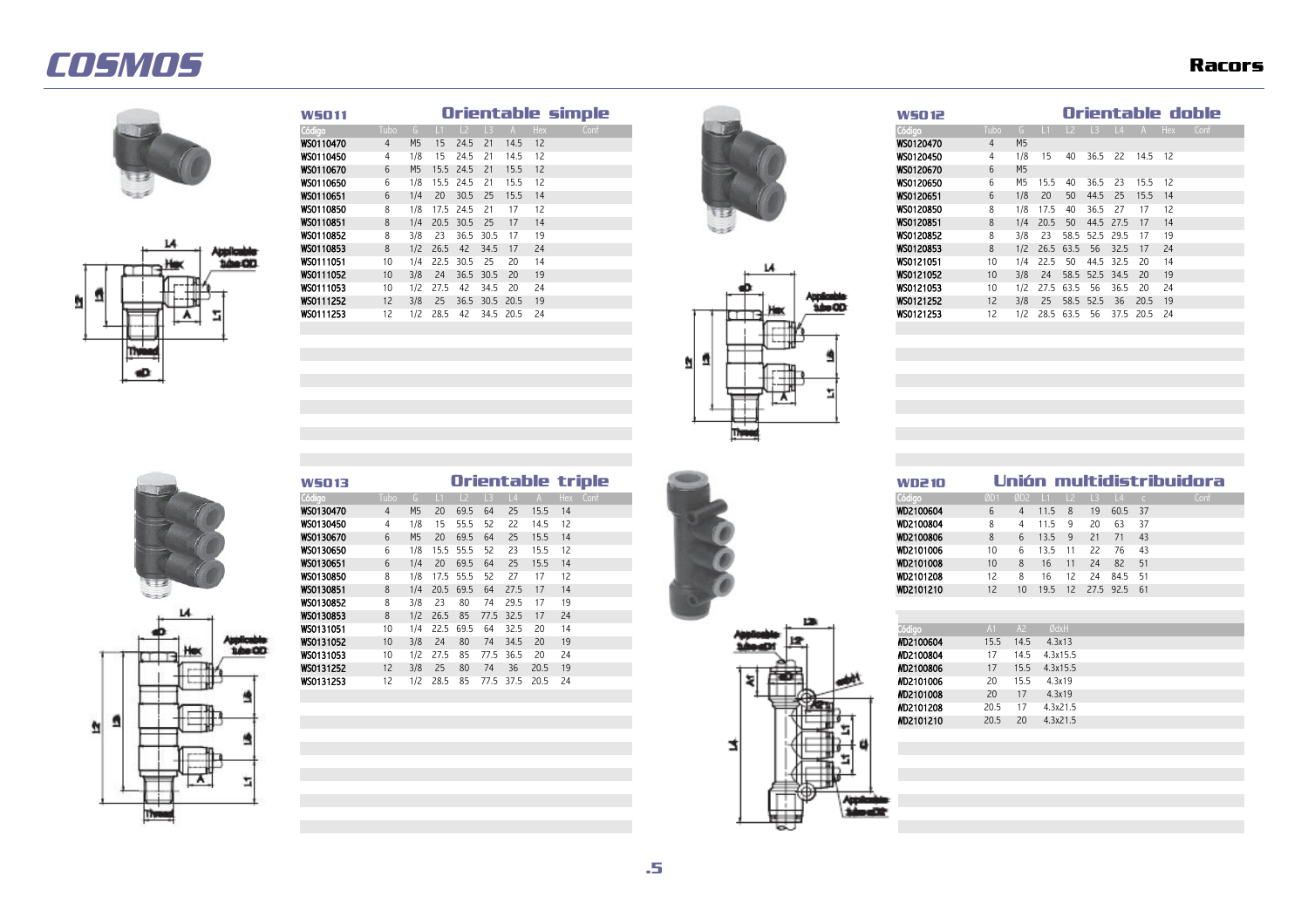

| WD2 11      |                   |                 |     |         |    |      | Unión multidistribuidora M |     |      |
|-------------|-------------------|-----------------|-----|---------|----|------|----------------------------|-----|------|
| Código      | ØD1               | ØD <sub>2</sub> |     |         |    |      |                            |     | Conf |
| WD211060450 | 6                 |                 | 1/8 | 11.5    | 8  | 19   | 72                         | 37  |      |
| WD211060451 | 6                 |                 | 1/4 | 1.5     | 8  | 19   | 74                         | 37  |      |
| WD211060452 | 6                 |                 | 3/8 | 11.5    | 8  | 19   | 75                         | 37  |      |
| WD211080450 |                   |                 | 1/8 | 1.5     | 9  | 20   | 74.5                       | 37  |      |
| WD211080451 | 8                 | 4               | 1/4 | $-11.5$ |    | 20   | 78                         | 37  |      |
| WD211080452 |                   |                 | 3/8 | 1.5     |    | 20   | 77.5                       | 37  |      |
| WD211080650 | 8                 | 6               | 1/8 | 13.5    | 9  | 21   | 82.5                       | 43  |      |
| WD211080651 |                   | 6               | 1/4 | 13.5    | 9  | 21   | 86                         | 43  |      |
| WD211080652 | 8                 | 6               | 3/8 | 13.5    | 9  | 21   | 85.5                       | 43  |      |
| WD211100651 | 10                | 6               | 1/4 | 13.5    |    | 22   | 91.5                       | 43  |      |
| WD211100652 | 10 <sup>°</sup>   | 6               | 3/8 | 13.5    |    | 22   | 92                         | 43  |      |
| WD211100653 | 10                | 6               | 1/2 | 13.5    |    | 22   | 95.5                       | 43  |      |
| WD211100851 | 10                | 8               | 1/4 | 16      |    | 24   | 97.5                       | -51 |      |
| WD211100852 | 10                | 8               | 3/8 | 16      |    | 24   | 98                         | 51  |      |
| WD211100853 | 10 <sup>°</sup>   | 8               | 1/2 | 16      |    | 24   | 101.5 51                   |     |      |
| WD211120852 | 12                | 8               | 3/8 | 16      | 12 | 24   | 101                        | -51 |      |
| WD211120853 | $12 \overline{ }$ | 8               | 1/2 | 16      | 12 | 24   | 103.5 51                   |     |      |
| WD211121052 | 12                | 10              | 3/8 | 19.5    | 12 | 27.5 | 109                        | 61  |      |
| WD211121053 | 12                | 10              | 1/2 | 19.5    | 12 |      | 27.5 111.5 61              |     |      |

|  | ۰ |  |  |
|--|---|--|--|
|  |   |  |  |
|  |   |  |  |
|  |   |  |  |
|  |   |  |  |





| <b>WE2011</b>                              |      |      |         |     |     | Recto con válvula |
|--------------------------------------------|------|------|---------|-----|-----|-------------------|
| Tubo                                       |      |      |         | Hex |     | Conf              |
| M5                                         | 32.5 | - 29 | 15.5 10 |     | 2.5 |                   |
| 1/8                                        | 27   | 23.5 | 15.5    | 10  | 2.5 |                   |
| 21.5<br>27<br>1/4                          |      |      | 15.5 14 |     | 2.5 |                   |
| 31.5 16.5 12<br>35<br>M5                   |      |      |         |     | 4.0 |                   |
| 25.5<br>16.5 12<br>1/8<br>29               |      |      |         |     | 4.0 |                   |
| 23.5<br>4.0<br>29<br>16.5<br>14<br>74      |      |      |         |     |     |                   |
| 1/8<br>35<br>31.5<br>18.5 14<br>6.0        |      |      |         |     |     |                   |
| 6.0<br>30<br>18.5<br>- 14<br>74<br>35.5    |      |      |         |     |     |                   |
| 6.0<br>3/8<br>30<br>18.5 17<br>36          |      |      |         |     |     |                   |
| 8.5<br>32.5<br>20.5 17<br>38<br>1/4        |      |      |         |     |     |                   |
| 8.5<br>38.5 32.5 20.5 17<br>3/8            |      |      |         |     |     |                   |
| 20.5 22<br>8.5<br>39<br>31.5<br>1/2        |      |      |         |     |     |                   |
| 11.0<br>3/8<br>22.5<br>38<br>19<br>44      |      |      |         |     |     |                   |
| 11.0<br>1/2<br>22.5<br>- 22<br>-37<br>44.5 |      |      |         |     |     |                   |



| WD2 11              |      |              |                   |     | Unión multidistribuidora M |
|---------------------|------|--------------|-------------------|-----|----------------------------|
| ódigo               | A1   | A2           | ØdxH              | Hex |                            |
| VD211060450         | 15.5 | 14.5         | 4.3x13            | 12  |                            |
| VD211060451         | 15.5 | 14.5         | 4.3x13            | 14  |                            |
| VD211060452         | 15.5 | 14.5         | 4.3x13            | 17  |                            |
| VD211080450         | 17   | 14.5         | 4.3x15.5          | 12  |                            |
| VD211080451         | 17   | 14.5         | 4.3x15.5          | 14  |                            |
| VD211080452         | 17   | 14.5         | 4.3x15.5          | 17  |                            |
| VD211080650         | 17   | 15.5         | 4.3x15.5          | 12  |                            |
| VD211080651         | 17   | 15.5         | 4.3x15.5          | 14  |                            |
| VD211080652         | 17   | 15.5         | 4.3x15.5          | 17  |                            |
| VD211100651         | 20   | 15.5         | 4.3x19            | 14  |                            |
| VD211100652         | 20   | 15.5         | 4.3x19            | 17  |                            |
| VD211100653         | 20   | 15.5         | 4.3x19            | 22  |                            |
| VD211100851         | 20   | 17           | 4.3x19            | 14  |                            |
| VD211100852         | 20   | 17           | 4.3x19            | 17  |                            |
| VD211100853         | 20   | 17           | 4.3x19            | 22  |                            |
| VD211120852         | 20.5 | 17           | 4.3x21.5          | 17  |                            |
| VD211120853         | 20.5 | 17           | 4.3x21.5          | 22  |                            |
| VD211121052         | 20.5 | 20           | 4.3x21.5          | 17  |                            |
| <b>UND 11101050</b> | 20E  | $20^{\circ}$ | $1.2 \times 21$ E | つつ  |                            |

| Código<br>Tubo<br>Conf<br><b>Hex</b><br>FA.<br>WE20110470<br>2.5<br>15.5<br>M <sub>5</sub><br>29<br>10<br>32.5<br>4<br><b>WE20110450</b><br>2.5<br>23.5<br>1/8<br>15.5<br>- 10<br>4<br>WE20110451<br>2.5<br>21.5<br>1/4<br>15.5<br>14<br>4<br>4.0<br>- and<br><b>WE20110670</b><br>6<br>- 12<br>16.5<br>31.5<br>M5<br>35<br>WE20110650<br>4.0<br>1/8<br>25.5<br>16.5<br>6<br>29<br>-12<br>WE20110651<br>4.0<br>29<br>23.5<br>6<br>16.5<br>-14<br>14<br>WE20110850<br>1/8<br>6.0<br>8<br>31.5<br>18.5<br>35<br>14<br>WE20110851<br>6.0<br>18.5<br>8<br>35.5<br>30<br>-14<br>$\sqrt{4}$<br>WE20110852<br>6.0<br>30<br>18.5<br>17<br>8<br>3/8<br>36<br>WE20111051<br>8.5<br>10<br>14<br>32.5<br>20.5<br>- 17<br>WE20111052<br>8.5<br>20.5<br>10<br>3/8<br>38.5<br>32.5<br>17<br>WE20111053<br>8.5<br>20.5<br>10<br>- 22<br>1/2<br>39<br>31.5<br>WE20111252<br>22.5<br>11.0<br>12<br>3/8<br>38<br>- 19<br>44<br>WE20111253<br>12<br>1/2<br>22.5 22<br>11.0<br>- 37<br>44.5<br>FA = Fuerza de apertura. Fuerza necesaria para abrir la válvula<br>렄<br>introduciendo el tubo a una presión de 7bar de aire (en Kq.)<br>ш<br>rн | WE2011 |  |  |  | Recto con válvula |
|---------------------------------------------------------------------------------------------------------------------------------------------------------------------------------------------------------------------------------------------------------------------------------------------------------------------------------------------------------------------------------------------------------------------------------------------------------------------------------------------------------------------------------------------------------------------------------------------------------------------------------------------------------------------------------------------------------------------------------------------------------------------------------------------------------------------------------------------------------------------------------------------------------------------------------------------------------------------------------------------------------------------------------------------------------------------------------------------------------------------------|--------|--|--|--|-------------------|
|                                                                                                                                                                                                                                                                                                                                                                                                                                                                                                                                                                                                                                                                                                                                                                                                                                                                                                                                                                                                                                                                                                                           |        |  |  |  |                   |
| 120010                                                                                                                                                                                                                                                                                                                                                                                                                                                                                                                                                                                                                                                                                                                                                                                                                                                                                                                                                                                                                                                                                                                    |        |  |  |  |                   |
| 120020<br>120030<br>120040<br>120050<br>120060<br>120070<br>120080<br>120090<br>120100<br>120110<br>120120<br>120130<br>120140<br>120150<br>120160<br>120170<br>120180                                                                                                                                                                                                                                                                                                                                                                                                                                                                                                                                                                                                                                                                                                                                                                                                                                                                                                                                                    |        |  |  |  |                   |
|                                                                                                                                                                                                                                                                                                                                                                                                                                                                                                                                                                                                                                                                                                                                                                                                                                                                                                                                                                                                                                                                                                                           |        |  |  |  |                   |
|                                                                                                                                                                                                                                                                                                                                                                                                                                                                                                                                                                                                                                                                                                                                                                                                                                                                                                                                                                                                                                                                                                                           |        |  |  |  |                   |
|                                                                                                                                                                                                                                                                                                                                                                                                                                                                                                                                                                                                                                                                                                                                                                                                                                                                                                                                                                                                                                                                                                                           |        |  |  |  |                   |
|                                                                                                                                                                                                                                                                                                                                                                                                                                                                                                                                                                                                                                                                                                                                                                                                                                                                                                                                                                                                                                                                                                                           |        |  |  |  |                   |
|                                                                                                                                                                                                                                                                                                                                                                                                                                                                                                                                                                                                                                                                                                                                                                                                                                                                                                                                                                                                                                                                                                                           |        |  |  |  |                   |
|                                                                                                                                                                                                                                                                                                                                                                                                                                                                                                                                                                                                                                                                                                                                                                                                                                                                                                                                                                                                                                                                                                                           |        |  |  |  |                   |
|                                                                                                                                                                                                                                                                                                                                                                                                                                                                                                                                                                                                                                                                                                                                                                                                                                                                                                                                                                                                                                                                                                                           |        |  |  |  |                   |
| 8                                                                                                                                                                                                                                                                                                                                                                                                                                                                                                                                                                                                                                                                                                                                                                                                                                                                                                                                                                                                                                                                                                                         |        |  |  |  |                   |
| 8<br>10 <sup>°</sup><br>10<br>10 <sup>°</sup><br>12<br>12<br>12<br>14                                                                                                                                                                                                                                                                                                                                                                                                                                                                                                                                                                                                                                                                                                                                                                                                                                                                                                                                                                                                                                                     |        |  |  |  |                   |
|                                                                                                                                                                                                                                                                                                                                                                                                                                                                                                                                                                                                                                                                                                                                                                                                                                                                                                                                                                                                                                                                                                                           |        |  |  |  |                   |
|                                                                                                                                                                                                                                                                                                                                                                                                                                                                                                                                                                                                                                                                                                                                                                                                                                                                                                                                                                                                                                                                                                                           |        |  |  |  |                   |
|                                                                                                                                                                                                                                                                                                                                                                                                                                                                                                                                                                                                                                                                                                                                                                                                                                                                                                                                                                                                                                                                                                                           |        |  |  |  |                   |
|                                                                                                                                                                                                                                                                                                                                                                                                                                                                                                                                                                                                                                                                                                                                                                                                                                                                                                                                                                                                                                                                                                                           |        |  |  |  |                   |
|                                                                                                                                                                                                                                                                                                                                                                                                                                                                                                                                                                                                                                                                                                                                                                                                                                                                                                                                                                                                                                                                                                                           |        |  |  |  |                   |
|                                                                                                                                                                                                                                                                                                                                                                                                                                                                                                                                                                                                                                                                                                                                                                                                                                                                                                                                                                                                                                                                                                                           |        |  |  |  |                   |
|                                                                                                                                                                                                                                                                                                                                                                                                                                                                                                                                                                                                                                                                                                                                                                                                                                                                                                                                                                                                                                                                                                                           |        |  |  |  |                   |
|                                                                                                                                                                                                                                                                                                                                                                                                                                                                                                                                                                                                                                                                                                                                                                                                                                                                                                                                                                                                                                                                                                                           |        |  |  |  |                   |



| 6  | M5  | 2              | 24.3 | $\overline{4}$ | 15.3 | 9  | 100 |
|----|-----|----------------|------|----------------|------|----|-----|
| 6  | 1/8 | 4              | 28   | 5.7            | 15.3 | 12 | 50  |
| 6  | 1/4 | $\overline{4}$ | 28.3 | 6              | 15.3 | 15 | 50  |
| 8  | 1/8 | 6              | 30.7 | 5.7            | 18   | 12 | 50  |
| 8  | 1/4 | 6              | 31   | 6              | 18   | 15 | 50  |
| 8  | 3/8 | 6              | 32   | 6.5            | 18   | 18 | 25  |
| 10 | 1/4 | 8              | 34   | 6              | 21   | 15 | 50  |
| 10 | 3/8 | 8              | 35   | 6.5            | 21   | 18 | 25  |
| 10 | 1/2 | 8              | 40   | 9.5            | 21   | 18 | 25  |
| 12 | 1/4 | 8              | 36   | 6              | 23   | 15 | 25  |
| 12 | 3/8 | 10             | 37   | 6.5            | 23   | 18 | 25  |
| 12 | 1/2 | 10             | 42   | 9.5            | 23   | 18 | 25  |
| 14 | 12  |                |      |                |      |    | 25  |
|    |     |                |      |                |      |    |     |
|    |     |                |      |                |      |    |     |
|    |     |                |      |                |      |    |     |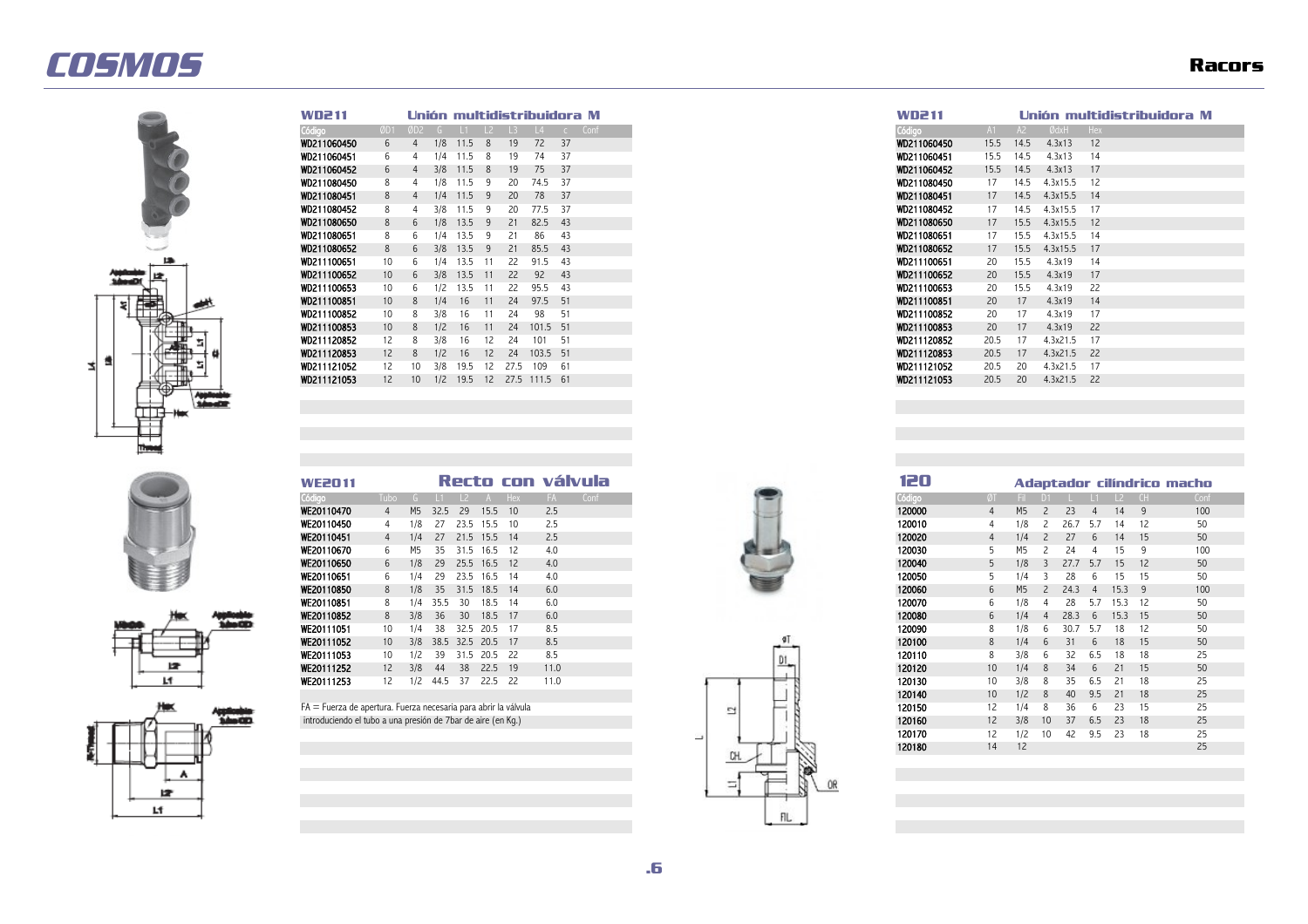









| 125    |     |    |         |    | Tornillo doble |
|--------|-----|----|---------|----|----------------|
| Código |     |    | Đ       | CH | Conf           |
| 125000 | 1/8 | 8  | 43      | 14 | 25             |
| 125010 | 1/4 | 11 | 45.5 17 |    | 25             |
|        |     |    |         |    |                |
| 125100 | 1/8 | 8  | 56      | 14 | 25             |
| 125110 | 1/4 | 11 | 58.5 17 |    | 25             |



| 126    |                | Arandela aluminio |
|--------|----------------|-------------------|
| Código |                | Conf              |
| 126000 | M <sub>5</sub> | 50                |
| 126010 | 1/8            | 50                |
| 126020 | 1/4            | 50                |
| 126030 | 3/8            | 50                |
| 126040 | 1/2            | 50                |
| 126050 | 3/4            | 25                |
| 126060 |                | 25                |
|        |                |                   |
|        |                |                   |
|        |                |                   |
| 127    |                | Arandela nylon    |



| 126    |                | Arandela aluminio |  |
|--------|----------------|-------------------|--|
| Código | ØT             | Conf              |  |
| 126000 | M <sub>5</sub> | 50                |  |
| 126010 | 1/8            | 50                |  |
| 126020 | 1/4            | 50                |  |
| 126030 | 3/8            | 50                |  |
| 126040 | 1/2            | 50                |  |
| 126050 | 3/4            | 25                |  |
| 126060 |                | 25                |  |

| 127            |                | Arandela nylon |
|----------------|----------------|----------------|
| Código         | ØT             | Conf           |
| 127000         | M <sub>5</sub> | 50             |
| 127010         | 1/8            | 50             |
| 127020         | 1/4            | 50             |
| 127030         | 3/8            | 50             |
| 127040         | 1/2            | 50             |
| 127050         | 3/4            | 25             |
| 127060         |                | 25             |
| Arandela ancha |                |                |
| 127100         | 1/8            | 50             |
| 127110         | 1/4            | 50             |
|                |                |                |

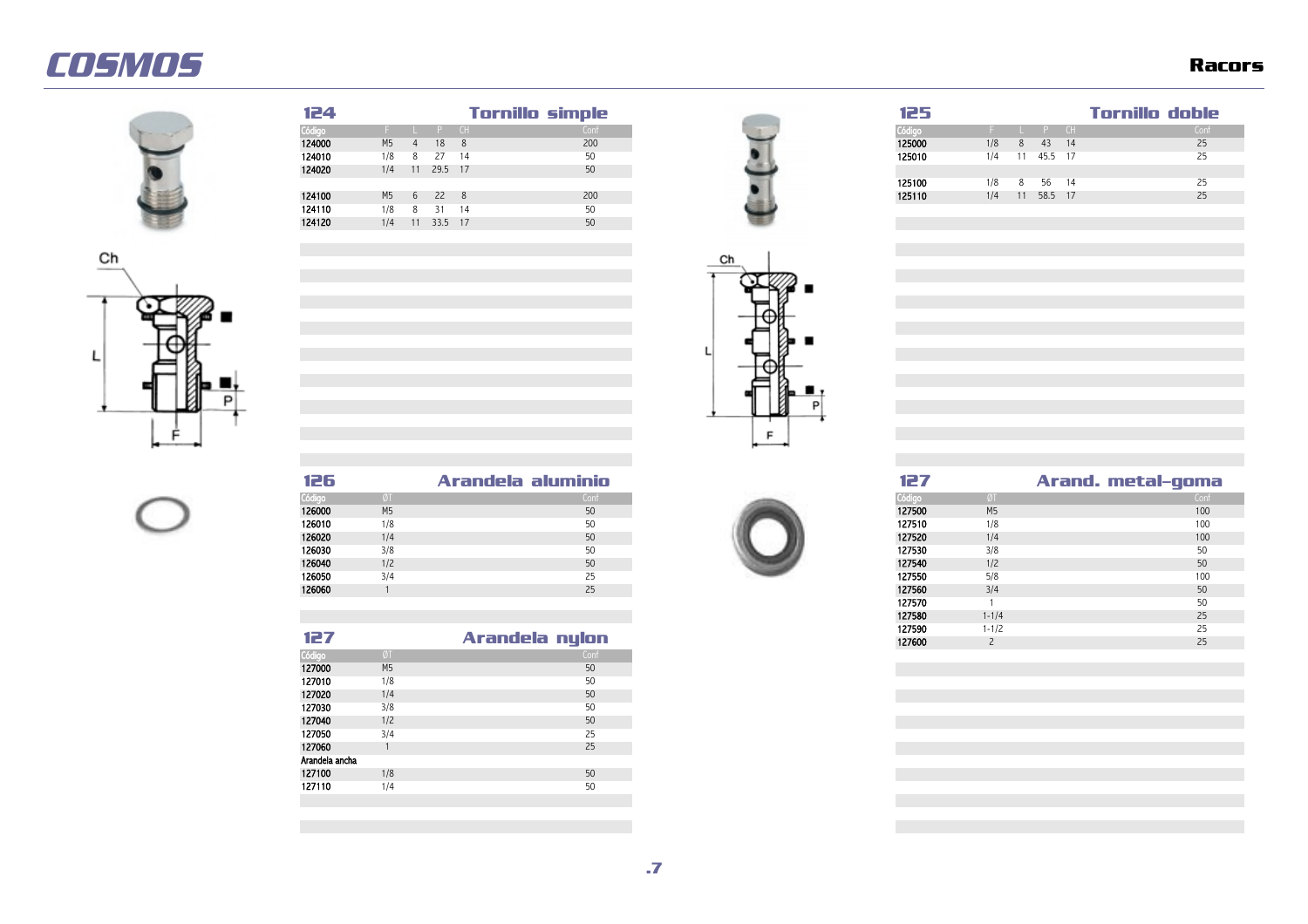| 129    |                | Aran. nylon dentada | 135                  |     |          |     | Tornillo regulador de caudal |
|--------|----------------|---------------------|----------------------|-----|----------|-----|------------------------------|
| Código |                | Conf                | Códiac               |     | Fil L CH |     | Conf                         |
| 129000 | M <sub>5</sub> | 50                  | <b>BIDIRECCIONAL</b> |     |          |     |                              |
| 129010 | 1/8            | 50                  | 135000               | M5  | 24.5 8   |     |                              |
| 129020 | 1/4            | 50                  | 135010               | 1/8 | 29.5 14  |     | 25                           |
| 129030 | 3/8            | 50                  | 135020               | 1/4 | 35.5 17  |     |                              |
| 129040 | 1/2            | 25                  | 135030               | 3/8 | 39       | -19 | 25                           |
| 129050 | 3/4            | 25                  |                      |     |          |     |                              |
| 129060 |                | 25                  |                      |     |          |     |                              |
|        |                |                     | _____                |     |          |     |                              |





| ככו                  |     |      | ornillo   | requiador de caudal |
|----------------------|-----|------|-----------|---------------------|
| Código               | Fil | ш    | CH        | Conf                |
| <b>BIDIRECCIONAL</b> |     |      |           |                     |
| 135000               | M5  | 24.5 | 8         | 25                  |
| 135010               | 1/8 | 29.5 | 14        | 25                  |
| 135020               | 1/4 | 35.5 | 17        | 25                  |
| 135030               | 3/8 | 39   | 19        | 25                  |
|                      |     |      |           |                     |
|                      |     |      |           |                     |
| Código               | Fil | ш    | <b>CH</b> | Conf                |
| <b>CILINDRO</b>      |     |      |           |                     |
| 135100               | M5  | 24.5 | 8         | 25                  |
| 135110               | 1/8 | 29.5 | 14        | 25                  |
| 135120               | 1/4 | 35.5 | 17        | 25                  |
| 135130               | 3/8 | 39   | 19        | 25                  |
|                      |     |      |           |                     |
|                      |     |      |           |                     |
| Código               | Fil | ш    | <b>CH</b> | Conf                |
| VÁLVULA              |     |      |           |                     |
| 135200               | M5  | 24.5 | 8         | 25                  |
| 135210               | 1/8 | 29.5 | 14        | 25                  |
| 135220               | 1/4 | 35.5 | 17        | 25                  |
| 135230               | 3/8 | 39   | 19        | 25                  |







| Códia           | en. |      | CH | Conf |    |        | Fil.           |    | Gmax CH |          |
|-----------------|-----|------|----|------|----|--------|----------------|----|---------|----------|
| <b>CILINDRO</b> |     |      |    |      |    | 150000 | M <sub>5</sub> | 27 | 12      | M10x0.75 |
| 136100          | M5  | 24.5 | 8  | 25   |    | 150010 | 1/8            | 35 | 15      | M12x0.75 |
| 136110          | 1/8 | 29.5 | 14 | 25   |    | 150020 | 1/4            | 35 | 15      | M12x0.75 |
| 136120          | 1/4 | 35.5 | 17 | 25   | s  | 150030 | 3/8            | 43 | 24      | M18x1    |
| 136130          | 3/8 | 39   | 19 | 25   | د، | 150040 | 1/2            | 43 | 24      | M18x1    |
|                 |     |      |    |      |    |        |                |    |         |          |
|                 |     |      |    |      |    |        |                |    |         |          |

| Código         | Fil | L.            | CH | Conf |
|----------------|-----|---------------|----|------|
| <b>VÁLVULA</b> |     |               |    |      |
| 136200         | M5  | $24.5\quad 8$ |    | 25   |
| 136210         | 1/8 | 29.5 14       |    | 25   |
| 136220         | 1/4 | 35.5 17       |    | 25   |
| 136230         | 3/8 | 39            | 19 | 25   |

![](_page_7_Picture_11.jpeg)

![](_page_7_Picture_12.jpeg)

| 50    |                |    |    |                      |        |       |     | Reg. caudal unidir. |
|-------|----------------|----|----|----------------------|--------|-------|-----|---------------------|
| digo  | Fil.           | A  |    | $B \quad C$          | $\Box$ | E ØF  |     | Conf                |
| 6000  | M <sub>5</sub> | 25 |    | 18  12  15  12  4.5  |        |       |     | 10                  |
| 60010 | 1/8            |    |    | 32  23  16.8  22  13 |        |       | 4.5 | 10                  |
| 60020 | 1/4            | 40 |    | 30  22  32  22  4.5  |        |       |     | 10                  |
| 60030 | 3/8            | 56 | 43 | 27                   | 42 37  |       | 6.5 | 10                  |
| 0040  | 1/2            | 56 |    | 43 27                | 42     | $-37$ | 6.5 | 10                  |
|       |                |    |    |                      |        |       |     |                     |

| Código | Fil            | Gmax | CH |          |  |
|--------|----------------|------|----|----------|--|
| 150000 | M <sub>5</sub> | 27   | 12 | M10x0.75 |  |
| 150010 | 1/8            | 35   | 15 | M12x0.75 |  |
| 150020 | 1/4            | 35   | 15 | M12x0.75 |  |
| 150030 | 3/8            | 43   | 24 | M18x1    |  |
| 150040 | 1/2            | 43   | 24 | M18x1    |  |
|        |                |      |    |          |  |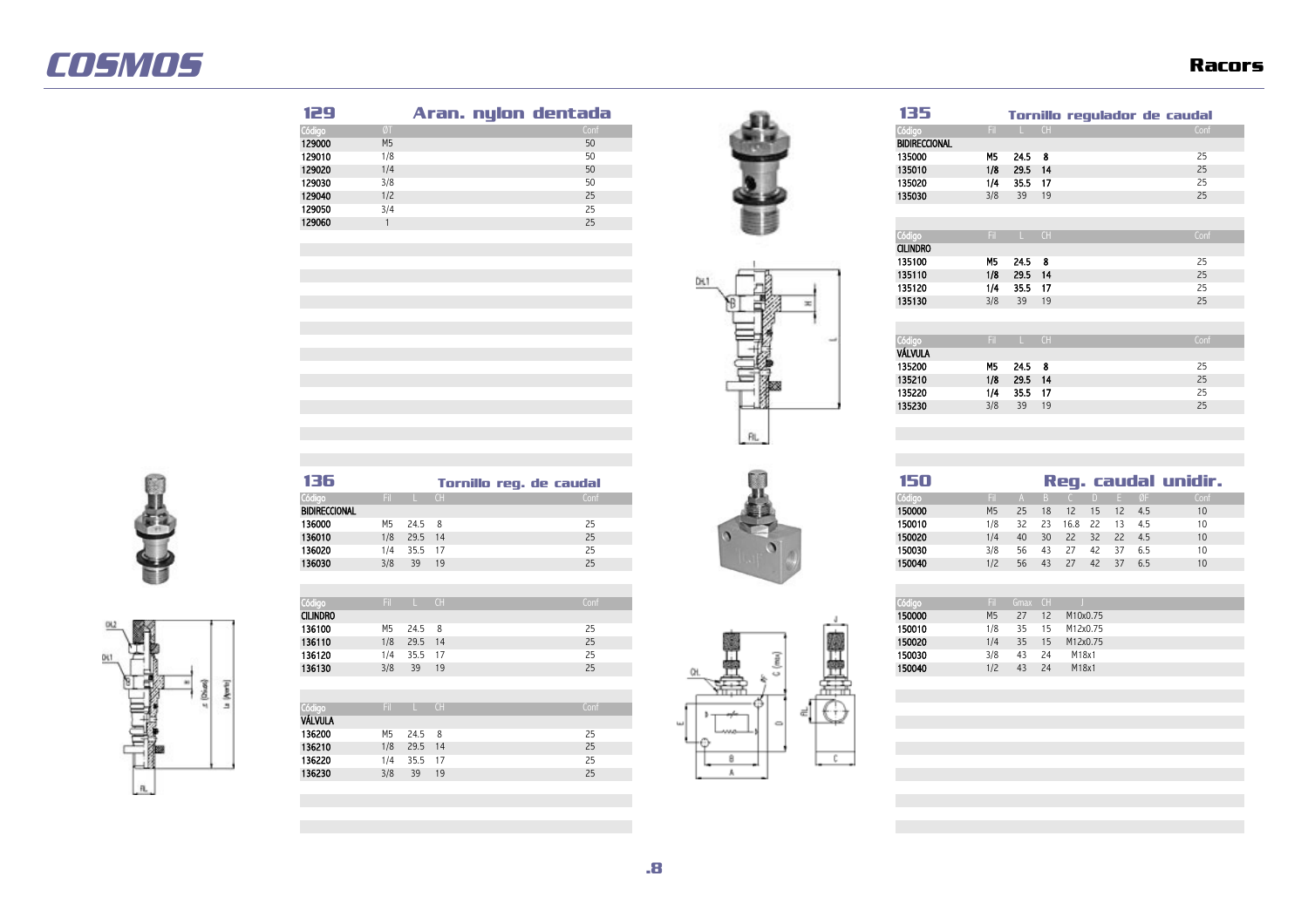![](_page_8_Picture_2.jpeg)

![](_page_8_Figure_3.jpeg)

![](_page_8_Picture_4.jpeg)

![](_page_8_Picture_5.jpeg)

 **Reg. caudal bidir.** Código Fil A B C D E ØF Conf **51000** 1/8 32 23 16.8 22 13 4.5 10<br>1**51010** 1/4 40 30 22 32 22 4.5 10 **51010** 1/4 40 30 22 32 22 4.5<br>1**51020** 3/8 56 43 27 42 37 6.5

![](_page_8_Picture_6.jpeg)

FIL.

![](_page_8_Picture_7.jpeg)

| 100    |                 |                 |    |              |      | Intermedio |
|--------|-----------------|-----------------|----|--------------|------|------------|
| Código |                 |                 | D1 |              |      | Conf       |
| 100010 |                 | 10.             |    |              |      | 50         |
| 100020 |                 |                 | 26 | 28           | 25.5 |            |
| 100030 | b.              | 12 <sup>2</sup> |    | 12.5 13.5 17 |      | 50         |
| 100040 | 8               |                 |    | h            | 10   | 25         |
| 100050 | 10 <sup>°</sup> | 18              | 27 | 33 41        |      | 25         |
| 100060 | 12.             | 20              |    |              | 19   | 20         |
| 100070 | 14              |                 |    |              |      |            |

![](_page_8_Picture_9.jpeg)

![](_page_8_Figure_10.jpeg)

![](_page_8_Picture_11.jpeg)

![](_page_8_Picture_12.jpeg)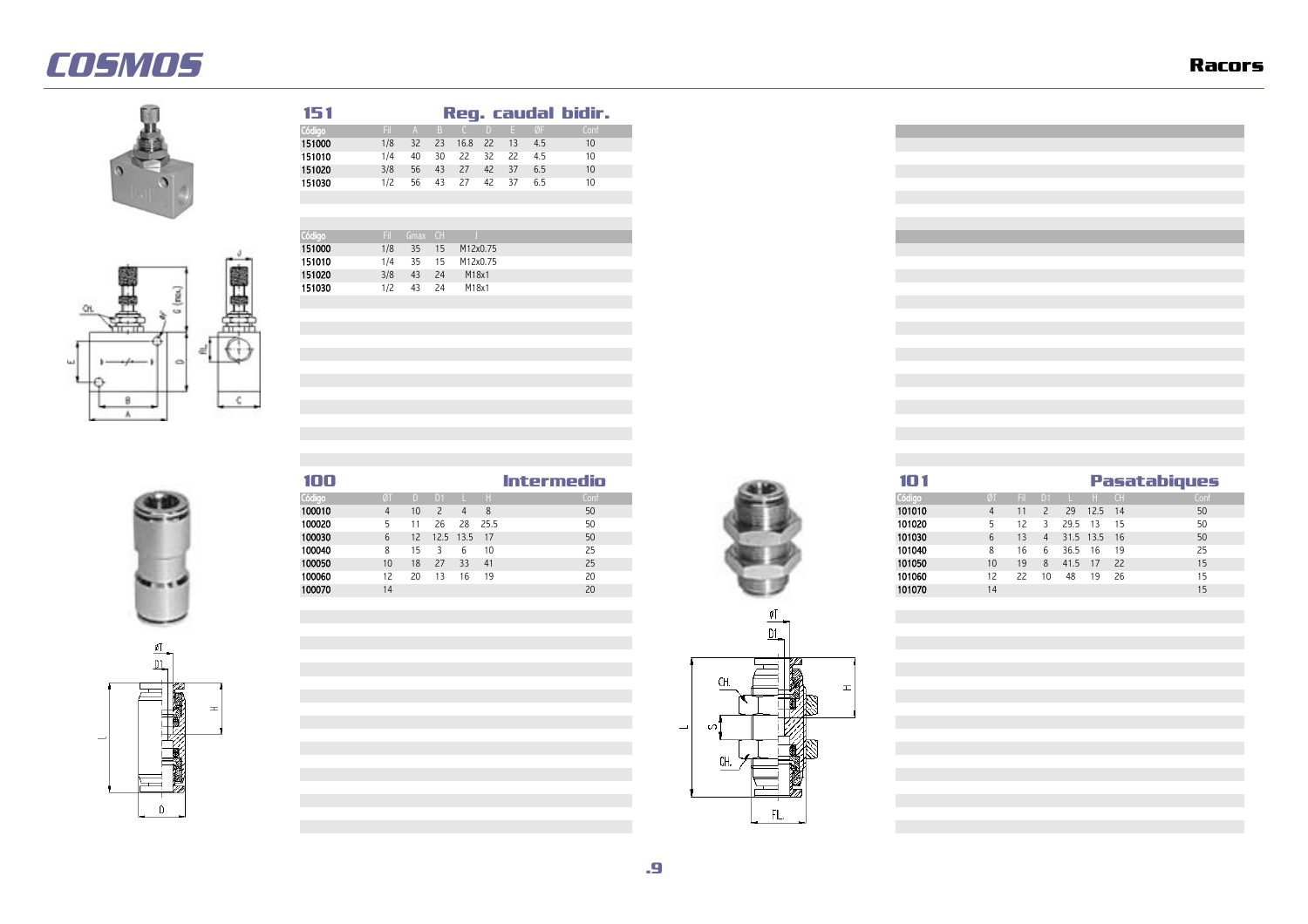![](_page_9_Picture_2.jpeg)

![](_page_9_Figure_3.jpeg)

| 102    |                |      |       |                |      |     |      |           | Recto cilíndrico macho |
|--------|----------------|------|-------|----------------|------|-----|------|-----------|------------------------|
|        | ØT             | Fil. |       | D <sub>2</sub> |      | L2  | н    | <b>CH</b> | Coni                   |
|        | $\overline{4}$ | 1/8  | 9,9   | 14             | 18   | 5.7 | 12,5 | 10        | 50                     |
| 102020 | 4              | 1/4  | 9.9   |                | 19   |     | 2,5  |           | 50                     |
| 102030 | 5              | 1/8  | 10.9  | 14             | 19   | 5.1 | 13   |           | 50                     |
| 102040 |                | 1/4  | 10.9  |                | 19.5 |     | 13   |           | 50                     |
| 102050 | 6              | 1/8  | 11.9  | 14             | 19   | 5.7 | 13.5 | 12        | 50                     |
| 102060 | 6              | 1/4  | 11.9  |                | 20   |     | 13.5 |           | 50                     |
| 102070 | 8              | 1/8  | 14.7  |                | 24.5 | 5.1 | 16   | 15        | 50                     |
| 102080 | 8              | 1/4  | 14.   |                |      |     |      |           | 50                     |
| 102090 | 8              | 3/8  | 15    |                | 23   | 6.5 | 16   | 16        | 50                     |
| 102100 | 10             | 1/4  | 1/0.4 | 20             | 25.5 |     |      |           | 50                     |
| 102110 | 10             | 3/8  | 17.4  | 22             | 23.5 | 6.5 | 17   | 18        | 25                     |
| 102120 | 10             | 1/2  | 1/0.4 | 26             | 28.5 | 9.5 |      |           | 25                     |
| 102130 | 12             | 1/4  | 20    | 20             | 27.5 |     | 19   | 20        | 25                     |
| 102140 | 12             | 3/8  | 20    |                | 28   | 6.5 | 19   | 20        | 25                     |
| 102150 | 12             | 1/2  | 20    | 26             | 31,5 | 9,5 | 19   | 20        | 25                     |
| 102160 | 14             | 3/8  |       |                |      |     |      |           | 25                     |
| 102170 | 14             | 12   |       |                |      |     |      |           | 25                     |

![](_page_9_Picture_5.jpeg)

![](_page_9_Picture_6.jpeg)

| 04    |    |                |      |      |                |      | Recto cilíndrico macho liso |      |
|-------|----|----------------|------|------|----------------|------|-----------------------------|------|
|       |    |                |      |      |                |      |                             |      |
| idigo | ØT | Fil            | D    | L    | L <sub>2</sub> | H    | <b>CH</b>                   | Conf |
| 14010 | 4  | M <sub>3</sub> | 10   | 17,5 | 3,5            | 12,5 | 1,5                         | 50   |
| 14020 | 4  | M5             | 10   | 18,5 | 4              | 12,5 | 2                           | 50   |
| 14030 | 4  | 1/8            | 10   | 20,5 | 8              | 12,5 | 3                           | 50   |
| 4040  | 5  | M5             | 11   | 19   | 4              | 13   | 2                           | 50   |
| 14050 | 5  | 1/8            | 11   | 21   | 8              | 13   | 3                           | 50   |
| 14060 | 6  | M5             | 12   | 19,5 | 4              | 13,5 | 2                           | 50   |
| 14070 | 6  | 1/8            | 12   | 21,5 | 8              | 13,5 | $\overline{4}$              | 50   |
| 14080 | 8  | 1/8            | 14,7 | 25   | 8              | 16   | 6                           | 50   |
| 14090 | 8  | 1/4            | 14,7 | 26   | 10             | 16   | 6                           | 50   |
| 14100 | 8  | 3/8            | 15   | 26,5 | 11             | 16   | 6                           | 50   |
| 14110 | 10 | 1/4            | 17,4 | 27   | 10             | 17   | 7                           | 50   |
| 14120 | 10 | 3/8            | 17,4 | 28   | 11             | 17   | 7                           | 25   |
| 14130 | 10 | 1/2            | 17,4 | 30,5 | 13             | 17   | 7                           | 25   |
| )4140 | 12 | 1/4            | 20   | 31,5 | 10             | 19   | 7                           | 25   |
| 14150 | 12 | 3/8            | 20   | 32,5 | 11             | 19   | 9                           | 25   |
| )4160 | 12 | 1/2            | 22   | 34   | 13             | 19   | 9                           | 25   |

| 105    |    |            |     |                         |       |       | Recto hembra | 106    |    |                 |                |               |            | Codo intermedio |  |
|--------|----|------------|-----|-------------------------|-------|-------|--------------|--------|----|-----------------|----------------|---------------|------------|-----------------|--|
| Código |    | - Fil D2 - |     |                         |       |       | Conf         | Código |    |                 | D1             |               |            |                 |  |
| 105010 |    | M5         | - 8 | 19.5 5.5                |       | 10    | 50           | 106010 |    | 10 <sup>1</sup> |                | 2 16.5 12.5 9 |            |                 |  |
| 105020 |    |            |     | 1/8 12 22.5 8.5         |       | 10    | 50           | 106020 |    |                 |                |               | 16.5 13 10 |                 |  |
| 105030 |    | M5         | - 8 | 23 5.5                  | $-13$ |       | 50           | 106030 |    | 12              | $\overline{a}$ |               | 19 13.5 11 |                 |  |
| 105040 |    |            |     | 5 1/8 12 25 8.5         | 13    |       | 50           | 106040 |    | 15              | h              | 22            | 16 14      |                 |  |
| 105050 |    |            |     | 5 1/4 17 20 10.5 13     |       | $-11$ | 50           | 106050 | 10 | 18              | 8              |               | 25.5 17    | 16              |  |
| 105060 | 6. |            |     | 1/8 12 23.5 8.5 13.5 12 |       |       | 50           | 106060 |    | 20              | 10             | - 29          | 19         |                 |  |
| 105070 |    | 1/4        |     | 17 25.5 10.5 13.5 12    |       |       |              | 106070 |    |                 |                |               |            |                 |  |

![](_page_9_Picture_9.jpeg)

![](_page_9_Picture_10.jpeg)

| 105010 | 4               | M <sub>5</sub> | 8  | 19.5 | 5.5       |                | 10  | 50 | 106010<br>16.5 12.5 9<br>10                              | 50 |
|--------|-----------------|----------------|----|------|-----------|----------------|-----|----|----------------------------------------------------------|----|
| 105020 |                 | 1/8            | 12 | 22.5 | -8.5      |                | 10  | 50 | 106020<br>16.5<br>10<br>13                               | 50 |
| 105030 | 5.              | M <sub>5</sub> | 8  | 23   | 5.5       | 13             | 11  | 50 | 106030<br>12<br>13.5<br>19<br>$-11$<br>6                 | 50 |
| 105040 |                 | 1/8            | 12 | 25   | 8.5       | 13             | 11  | 50 | 106040<br>15<br>22<br>14<br>8<br>h                       | 25 |
| 105050 | $5 -$           | 1/4            | 17 | 20   | 10.5      | 13             | 11  | 50 | 106050<br>25.5<br>18<br>10 <sup>°</sup><br>17<br>16<br>8 | 25 |
| 105060 | 6.              | 1/8            | 12 | 23.5 | 8.5       | 13.5           | -12 | 50 | 106060<br>29<br>20<br>19<br>12<br>10<br>-17              | 15 |
| 105070 | 6               | 1/4            | 17 |      |           | 25.5 10.5 13.5 | 12  | 25 | 106070<br>14                                             | 10 |
| 105080 |                 | 1/8            | 12 | 26   | 8.5       | 16             | 15  | 25 |                                                          |    |
| 105090 | 8               | 1/4            | 17 | 28.5 | 10.5      | 16             | 15  | 25 |                                                          |    |
| 105100 | 10              | 1/4            | 17 |      | 29.5 10.5 | -17            | 18  | 25 |                                                          |    |
| 105110 | 10 <sup>°</sup> | 3/8            | 20 |      | 30.5 11.5 | 17             | 18  | 25 |                                                          |    |
| 105120 | 12              | 1/4            | 17 | 32   | 10.5      | 19             | 20  | 25 | CН                                                       |    |
| 105130 | 12              | 3/8            | 20 | 33   | 11.5      | 19             | 20  | 25 |                                                          |    |
| 105140 | 12              | 1/2            | 20 | 37.5 | 16        | 19             | 20  | 25 |                                                          |    |
| 105150 | 14              | 1/2            |    |      |           |                |     | 25 | ≏<br>≏                                                   |    |
|        |                 |                |    |      |           |                |     |    | ナナビナギアコロエ                                                |    |

![](_page_9_Picture_12.jpeg)

 $\mathfrak{g}_{\mathbb{L}}$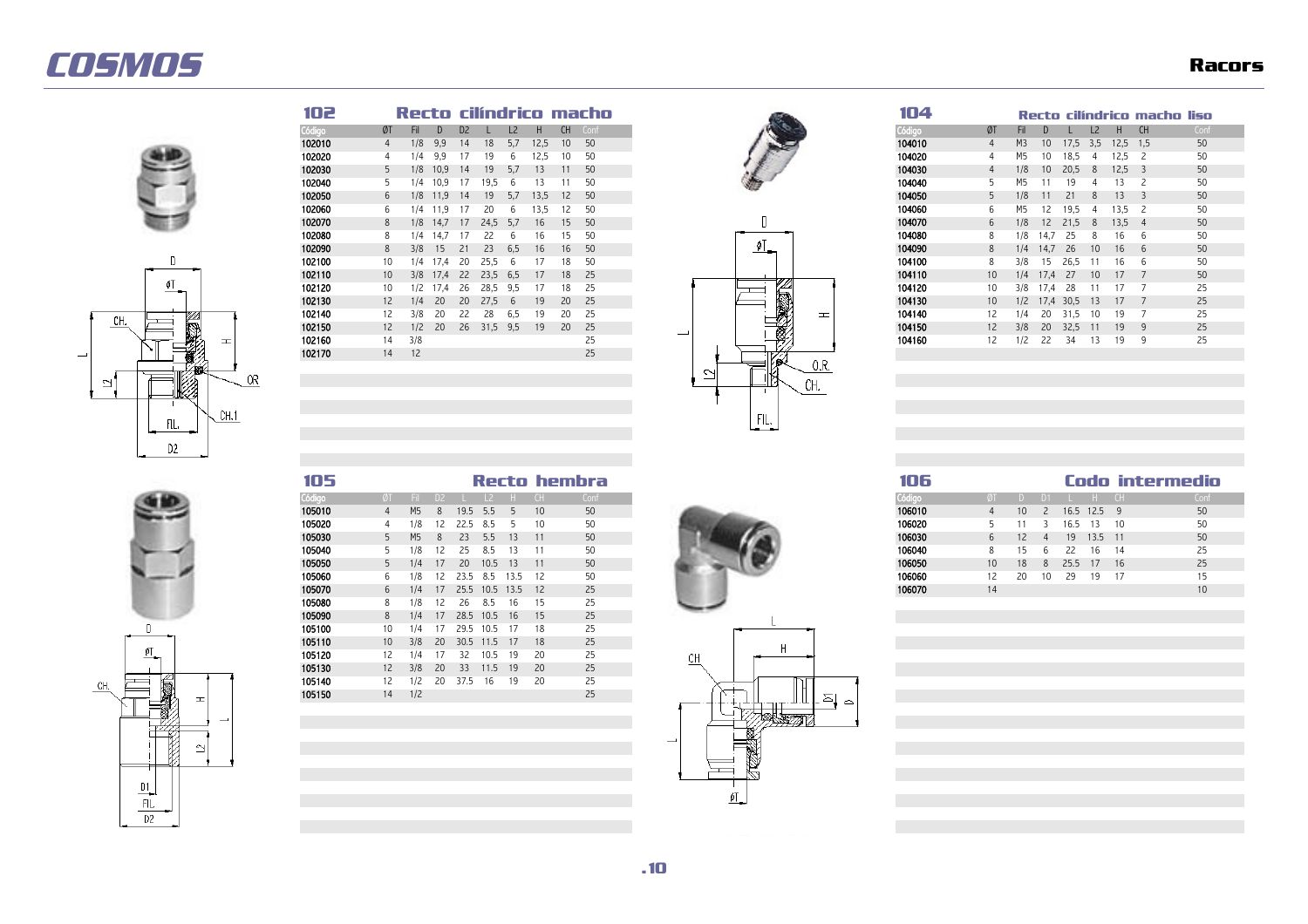![](_page_10_Picture_2.jpeg)

| 108    |                   |                |      |               |           |     |     | Codo giratorio cilíndrico macho |
|--------|-------------------|----------------|------|---------------|-----------|-----|-----|---------------------------------|
| Código | ØT                | Fil -          |      |               | $\vert$ 2 | CH. | CH1 | Conf                            |
|        | $\overline{4}$    | M <sub>5</sub> | 16.5 | 16.4          |           | 9   | 9   | 50                              |
| 108020 |                   | 1/8            | 16.5 | 19.8          | 5.7       | 9   | 13  | 50                              |
| 108030 |                   | 1/4            | 16.5 | 20            | 6         | 9   | 15  | 50                              |
| 108040 |                   | M5             | 16.5 | 18            |           | 10  |     | 50                              |
| 108050 | 5.                | 1/8            | 16.5 | 20            | 5.7       | 10  | 13  | 50                              |
| 108060 |                   | 1/4            | 16.5 | 20.2          | 6         | 10  | 15  | 50                              |
| 108070 | 6                 | M <sub>5</sub> | 19   | 18            |           | 11  | 9   | 50                              |
| 108080 | 6.                | 1/8            | 19   | 20.9          | 5.7       |     | 13  | 50                              |
| 108090 | 6                 | 1/4            | 19   | 21.5          | 6         |     | 15  | 50                              |
| 108100 |                   | 1/8            | 23.5 | 22.7          | 5.7       | 14  | 13  | 25                              |
| 108110 | 8                 | 1/4            |      | 23.5 22.7     | - 6       | 14  | 15  | 25                              |
| 108120 | 8                 | 3/8            |      | 23.5 25.2 6.5 |           | 14  | 18  | 25                              |
| 108130 | 10 <sup>°</sup>   | 1/8            | 26.5 | 24            | 5.7       | 16  | 13  | 25                              |
| 108140 | 10                | 1/4            | 26.5 | 24.1          | -6        | 16  | 15  | 25                              |
| 108150 | 10 <sup>°</sup>   | 3/8            |      | 26.5 26.4     | 6.5       | 16  | 18  | 20                              |
| 108160 | 10                | 1/2            |      | 26.5 30.4     | 9.5       | 16  | 18  | 25                              |
| 108170 | $12 \overline{ }$ | 1/4            | 29   | 27.3          | 6         | 17  | 15  | 15                              |
| 108180 |                   | 3/8            | 29   | 29.5          | 6.5       |     | 18  | 15                              |
| 108190 | 12                | 1/2            | 29   | 33.5 9.5      |           | 17  | 18  | 10 <sup>°</sup>                 |
|        |                   |                |      |               |           |     |     |                                 |

![](_page_10_Picture_4.jpeg)

רות ze s

e in 1919.<br>Ngjarje

<u>ni</u>  $\overline{f}$ 

 $\Omega$ 

'হ[⇔

| 108    |   |                |             |               |              |         |                 | Codo giratorio cilíndrico macho |
|--------|---|----------------|-------------|---------------|--------------|---------|-----------------|---------------------------------|
| Código |   |                |             |               |              |         | 'L2 CH CH1.     | Conf                            |
| 108010 |   | M5             | 16.5        | 16.4          |              |         |                 | 50                              |
| 108020 |   | 1/8            |             | 16.5 19.8 5.7 |              |         |                 | 50                              |
| 108030 |   |                | 1/4 16.5 20 |               | $\mathsf{h}$ |         | 15              | 50                              |
| 108040 |   | M5.            | 16.5        | - 18          |              |         |                 | 50                              |
| 108050 |   |                | 1/8 16.5 20 |               | 5.7          | $10-10$ | 13              | 50                              |
| 108060 |   | 1/4            | 16.5        | 20.2          | h            |         | -15             | 50                              |
| 108070 | 6 | M <sub>5</sub> | 19          | 18            |              |         |                 | 50                              |
| 108080 | h | 78             | 19          | 20.9          | -5.7         |         | 13              | 50                              |
| 108090 |   | /4             | 19          | 21.5          |              |         | 15 <sup>1</sup> | 50                              |

|    |                 |     |      |          |       |                  | HL. |        |    |     |           |                   |          |                          |     |     |
|----|-----------------|-----|------|----------|-------|------------------|-----|--------|----|-----|-----------|-------------------|----------|--------------------------|-----|-----|
|    |                 |     |      |          |       | Te intermedia    |     | 113    |    |     |           |                   |          | Te central orientable    |     |     |
|    |                 |     |      |          | - CH  | Conf             |     | Código |    |     |           |                   |          |                          | Œ   | CHT |
|    | 10 <sup>1</sup> |     | 16.5 | $12.5$ 9 |       | 50               |     | 113010 |    | 1/8 | 16.5      | 19.8              | -5.7     | 12.5                     | -9  |     |
|    |                 |     | 16.5 | 13       | 10    | 50               |     | 113020 |    | 78  | 16.5      | -21               | 5.7      | $\overline{\phantom{a}}$ | 10. |     |
| 6  | 12              |     | 19   | 13.5     | $-11$ | 25               |     | 113030 | 6  | 1/8 | 19        | 20.9              | 5.7      | 13.5                     | 11  |     |
| 8  | ל ו             |     | 22   | 16.      | 14    | 25               |     | 113040 | b  | 74  | 19        | 21.5              | 'n       | 13.5                     |     |     |
| 10 | 18              | 8   | 25.5 | 17       | 16    | 15               |     | 113050 | 8  | 1/8 | 23.5 22.7 |                   | -5.7     | 16                       | 14  |     |
| 12 | 20              | 10. | 29   | 19       | -17   | 10               |     | 113060 | 8  | 14  | 23.5 22.7 |                   | h        | 16                       | 14  |     |
| 14 |                 |     |      |          |       | 10 <sup>10</sup> |     | 113070 | 8  |     |           | 3/8 23.5 25.2 6.5 |          | 16                       | 14  |     |
|    |                 |     |      |          |       |                  |     | 113080 | 10 | 1/4 | 2635 24.1 |                   | h        |                          | 16  |     |
|    |                 |     |      |          |       |                  |     | 113090 | 10 |     |           | 3/8 26.5 26.4 6.5 |          | 17                       | 16  |     |
|    |                 |     |      |          |       |                  |     | 113100 | 10 | 1/2 |           | 26.5 30.4 9.5     |          | -17                      | 16  |     |
|    |                 |     |      |          |       |                  | н   | 113110 | 12 | 1/4 | 29        | 27.3              | $\kappa$ | 19                       | 17  |     |
|    |                 |     |      |          |       |                  | ĉн  | 113120 | 12 | 3/8 | 29        | 28.5              | -6.5     | 19                       |     |     |
|    |                 |     |      |          |       |                  |     | 113130 | 12 | 1/2 | 29        | 33.5              | 9.5      | 19                       | 17  |     |
|    |                 |     |      |          |       |                  |     |        |    |     |           |                   |          |                          |     |     |

![](_page_10_Picture_7.jpeg)

![](_page_10_Picture_8.jpeg)

![](_page_10_Picture_9.jpeg)

| Código<br>ØT Fil L L1 L2 H CH CH1 Cont<br>113010<br>1/8 16.5 19.8 5.7 12.5 9 13 50<br>113020<br>1/8 16.5 21 5.7 13<br>$5 -$<br>113030<br>6 1/8 19 20.9 5.7 13.5 11 13<br>113040<br>1/4 19 21.5 6 13.5 11 15<br>6.<br>113050<br>8 1/8 23.5 22.7 5.7 16 14 13 25<br>113060<br>1/4 23.5 22.7 6 16 14<br>8<br>113070<br>3/8 23.5 25.2 6.5 16 14<br>8 |
|--------------------------------------------------------------------------------------------------------------------------------------------------------------------------------------------------------------------------------------------------------------------------------------------------------------------------------------------------|
|                                                                                                                                                                                                                                                                                                                                                  |
|                                                                                                                                                                                                                                                                                                                                                  |
|                                                                                                                                                                                                                                                                                                                                                  |
|                                                                                                                                                                                                                                                                                                                                                  |
|                                                                                                                                                                                                                                                                                                                                                  |
|                                                                                                                                                                                                                                                                                                                                                  |
|                                                                                                                                                                                                                                                                                                                                                  |
|                                                                                                                                                                                                                                                                                                                                                  |

![](_page_10_Picture_11.jpeg)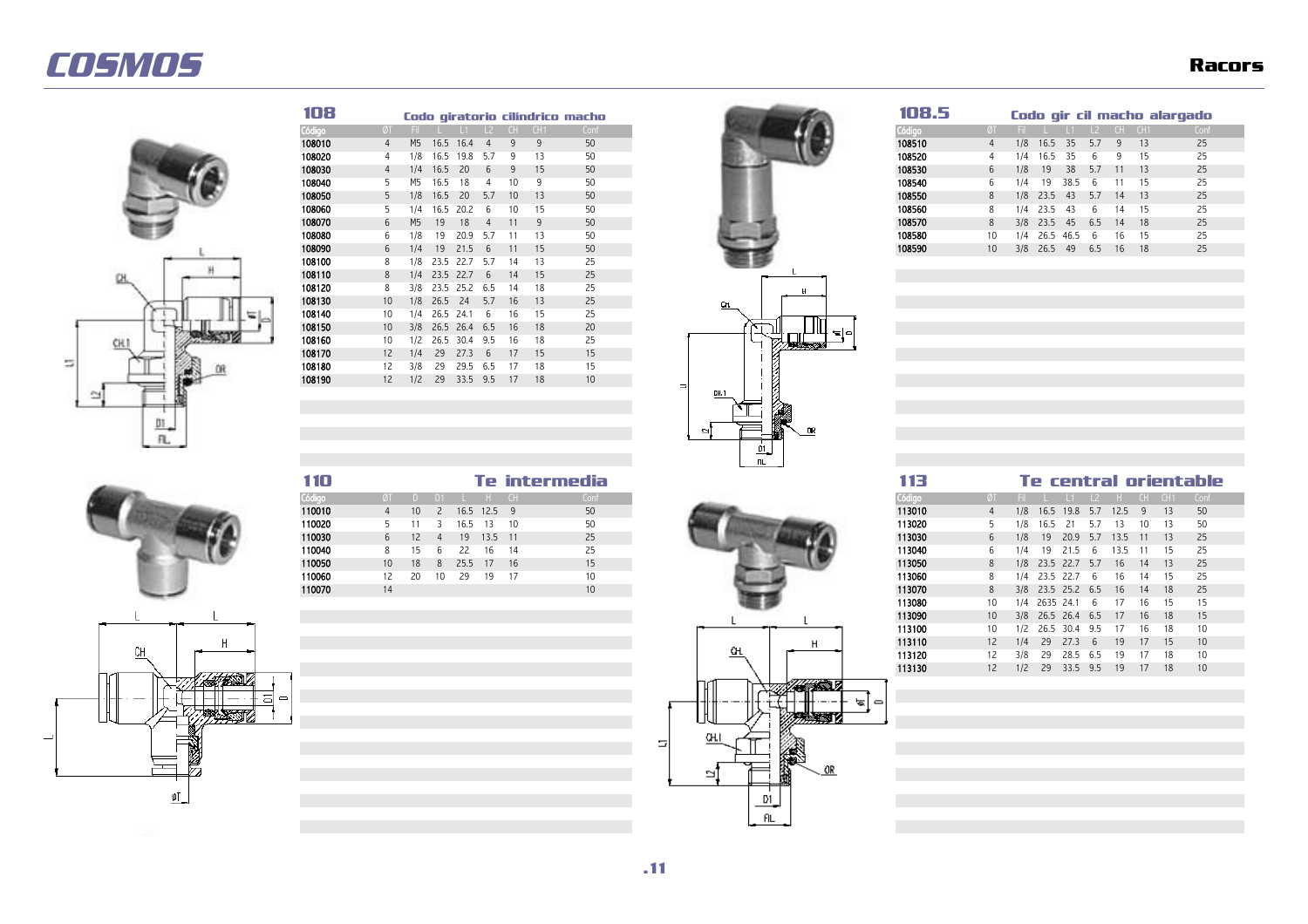![](_page_11_Picture_2.jpeg)

é

| 115    |                   |     |    |                   |     |      |    |    | Te lateral orientable     |
|--------|-------------------|-----|----|-------------------|-----|------|----|----|---------------------------|
| Código | ØT                |     |    |                   |     |      |    |    | Fil L L1 L2 H CH CH1 Conf |
| 115010 | 4                 | 1/8 |    | 16.5 19.8 5.7     |     | 12.5 | -9 | 13 | 50                        |
| 115020 |                   | 1/8 |    | 16.5 21           | 5.7 | -13  | 10 | 13 | -50                       |
| 115030 | 6                 | 1/8 | 19 | 20.9 5.7          |     | 13.5 | 11 | 13 | - 25                      |
| 115040 | 6                 | 1/4 | 19 | 21.5              | -6  | 13.5 | 11 | 15 | 25                        |
| 115050 | 8                 |     |    | 1/8 23.5 22.7 5.7 |     | 16   | 14 | 13 | - 25                      |
| 115060 | 8                 | 1/4 |    | 23.5 22.7         | - 6 | 16   | 14 | 15 | 25                        |
| 115070 | 8                 |     |    | 3/8 23.5 25.2 6.5 |     | 16   | 14 | 18 | - 25                      |
| 115080 | 10                |     |    | 1/4 2635 24.1     | 6   | 17   | 16 | 15 | 15                        |
| 115090 | 10 <sup>°</sup>   |     |    | 3/8 26.5 26.4 6.5 |     | 17   | 16 | 18 | -15                       |
| 115100 | 10                | 1/2 |    | 26.5 30.4 9.5     |     | -17  | 16 | 18 | 10                        |
| 115110 | $12 \overline{ }$ | 1/4 | 29 | 27.3              | - 6 | 19   | 17 | 15 | 10                        |
| 115120 | 12.               | 3/8 | 29 | 28.5 6.5          |     | 19   | 17 | 18 | 10                        |
| 115130 | 12                | 1/2 | 29 | 33.5 9.5          |     | 19   | 17 | 18 | 10                        |
|        |                   |     |    |                   |     |      |    |    |                           |

![](_page_11_Figure_4.jpeg)

 $\overline{\phantom{a}}$ 

 $\sqrt{2}$ 

| 115     |   |  |  |                                 |  | Te lateral orientable.       | 117    |    |        |    |                  |            | Critz |
|---------|---|--|--|---------------------------------|--|------------------------------|--------|----|--------|----|------------------|------------|-------|
| Código  |   |  |  |                                 |  | ØT Fil L L1 L2 H CH CH1 Conf | Código |    |        |    | $D1$ $H$ $CH$    |            | Conf  |
| 115010  |   |  |  | 1/8 16.5 19.8 5.7 12.5 9 13 50  |  |                              | 117010 |    |        |    | 10 2 16.5 12.5 9 |            | 25    |
| 115020  |   |  |  | 5 1/8 16.5 21 5.7 13 10 13 50   |  |                              | 117020 |    |        |    |                  | 16.5 13 10 | 25    |
| 115030  |   |  |  | 6 1/8 19 20.9 5.7 13.5 11 13 25 |  |                              | 117030 |    | 6 12 4 |    | $19$ 13.5 11     |            | 25    |
| 115040  |   |  |  | 6 1/4 19 21.5 6 13.5 11 15 25   |  |                              | 117040 |    | -15.   | 6  | 22               | 16 14      | 15    |
| 115050  | 8 |  |  | 1/8 23.5 22.7 5.7 16 14 13 25   |  |                              | 117050 | 10 | - 18   | -8 |                  | 25.5 17 16 | 10    |
| 115060  | 8 |  |  | 1/4 23.5 22.7 6 16 14 15 25     |  |                              | 117060 | 12 | 20     | 10 | -29              | 19         |       |
| 1.10000 |   |  |  |                                 |  |                              |        |    |        |    |                  |            |       |

| 118    |         |    |          | Tapón |  | 19     |                 |                 |      | Adaptador doble |      |
|--------|---------|----|----------|-------|--|--------|-----------------|-----------------|------|-----------------|------|
| Código |         |    |          | Con   |  | Códiad |                 |                 |      |                 | Conf |
| 118010 |         |    | $6$ 23.1 | 50    |  | 119010 |                 |                 | 30   |                 | 50   |
| 118020 |         |    | 25.1     | 50    |  | 119020 |                 |                 | 30   |                 | 50   |
| 118030 | 6       | 8. | 25.1     | 50    |  | 119030 |                 |                 | 32   |                 | 50   |
| 118040 |         |    | 10 27.1  | 50    |  | 119040 |                 | h               | 38   |                 | 50   |
| 118050 | $10-10$ |    | 12 28.1  | 50    |  | 119050 | 10 <sup>°</sup> | 8               | - 41 |                 | 50   |
| 118060 |         | 14 | 32       | 50    |  | 119060 |                 | 10 <sup>°</sup> | -46  |                 |      |
| 118070 | 14      |    |          | 25    |  | 119070 |                 |                 |      |                 |      |

![](_page_11_Figure_7.jpeg)

| шь     |         |   |          |       |  | шэ     |         |    | Adaptador doble |      |
|--------|---------|---|----------|-------|--|--------|---------|----|-----------------|------|
| Códig  |         |   |          | Confr |  |        |         |    |                 | Conf |
| 118010 |         | 6 | 23.1     | 50    |  | 119010 |         |    | 30              | 50   |
| 118020 |         |   | 25.1     | 50    |  | 119020 |         |    | -30             | 50   |
| 118030 | 6       |   | $8$ 25.1 | 50    |  | 119030 |         |    | -32             | 50   |
| 118040 | 8       |   | 10 27.1  | 50    |  | 119040 |         |    | - 38            | 50   |
| 118050 | $10-10$ |   | 12 28.1  | 50    |  | 119050 | $10-10$ | 8  | -41             | 50   |
| 118060 |         |   | 14 32    | 50    |  | 119060 | 12      | 10 | - 46            | 25   |
| 118070 | 14      |   |          | 25    |  | 119070 | 14      |    |                 |      |
|        |         |   |          |       |  |        |         |    |                 |      |

![](_page_11_Figure_9.jpeg)

![](_page_11_Figure_10.jpeg)